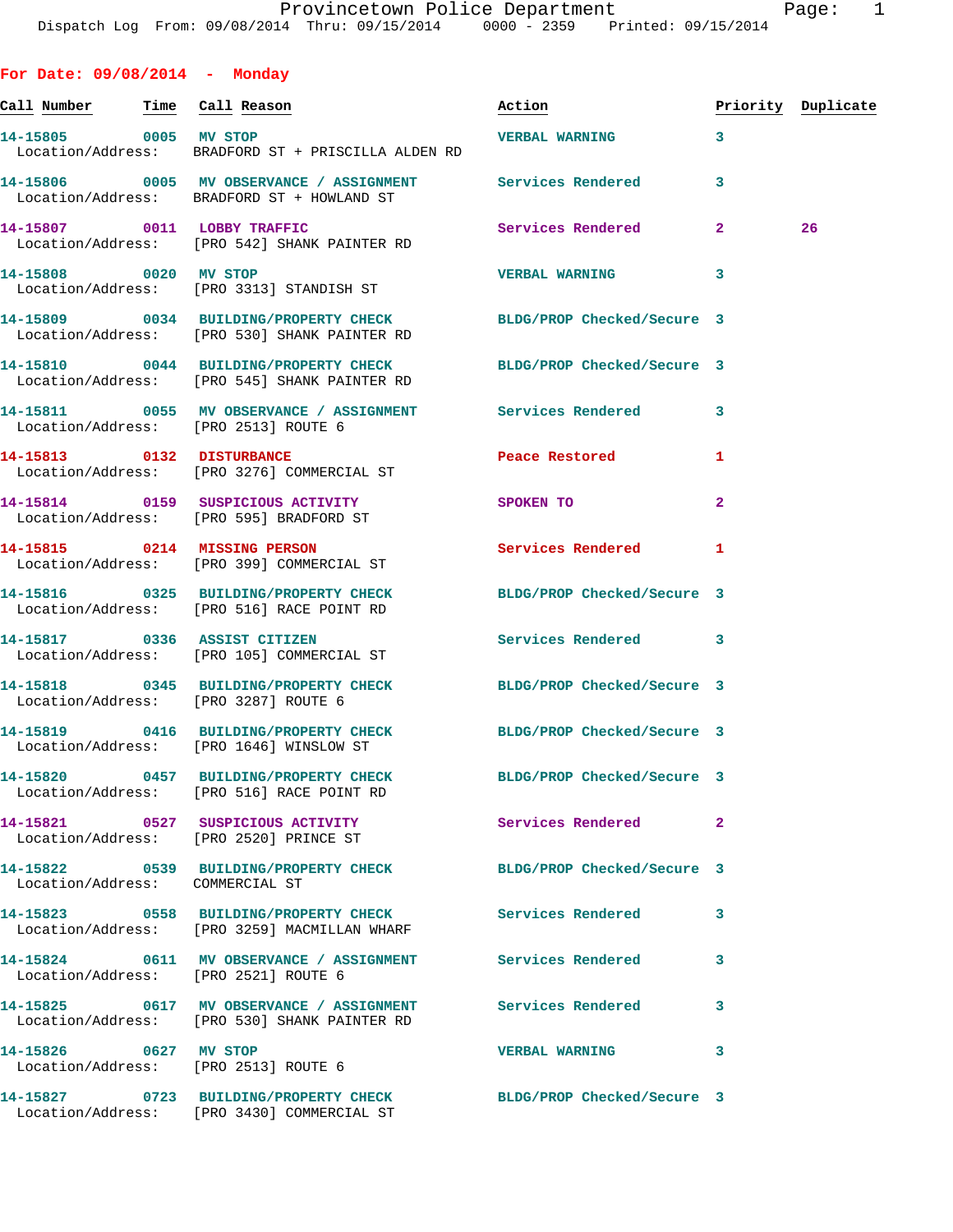|                              | Dispatch Log From: 09/08/2014 Thru: 09/15/2014 0000 - 2359 Printed: 09/15/2014                          | Provincetown Police Department |              | Page: 2 |  |
|------------------------------|---------------------------------------------------------------------------------------------------------|--------------------------------|--------------|---------|--|
|                              | 14-15828 0750 BUILDING/PROPERTY CHECK Services Rendered 3<br>Location/Address: [PRO 2483] COMMERCIAL ST |                                |              |         |  |
| 14-15829 0809 AT SCHOOL      | Location/Address: [PRO 569] WINSLOW ST                                                                  | Services Rendered 3            |              |         |  |
|                              | 14-15830 0845 DECEASED SQUIRREL<br>Location/Address: [PRO 540] SHANK PAINTER RD                         | Taken/Referred to Other 2      |              |         |  |
|                              | 14-15832 0913 LOST DENIM JACKET<br>Location/Address: [PRO 542] SHANK PAINTER RD                         | <b>Services Rendered</b>       | $\mathbf{3}$ |         |  |
|                              | 14-15833 1000 BLOOD PRESSURE/REFUSAL<br>Location/Address: [PRO 146] COMMERCIAL ST                       | PATIENT REFUSAL                | 1            |         |  |
|                              | 14-15834 1029 BUILDING/PROPERTY CHECK Services Rendered 3<br>Location/Address: [PRO 2483] COMMERCIAL ST |                                |              |         |  |
|                              | 14-15835 1043 LANDLORD/TENANT<br>Location/Address: [PRO 711] BRADFORD ST                                | SPOKEN TO                      |              | 1       |  |
|                              | 14-15836 1150 BUILDING/PROPERTY CHECK Services Rendered 3<br>Location/Address: [PRO 2500] COMMERCIAL ST |                                |              |         |  |
|                              | 14-15838 1238 CHEST PAINS/TRANSPORT<br>Location/Address: [PRO 440] HARRY KEMP WAY                       | Transported to Hospital 1      |              |         |  |
|                              | 14-15839 1433 DISTURBANCE/ARGUMENT<br>Location/Address: [PRO 2474] BRADFORD ST                          | <b>GONE ON ARRIVAL</b>         | $\mathbf{1}$ |         |  |
| 14-15840 1554 DISTURBANCE    | Location/Address: [PRO 2474] BRADFORD ST                                                                | Services Rendered 1            |              |         |  |
|                              | 14-15841 1614 MEDICAL/DOT<br>Location/Address: [PRO 440] HARRY KEMP WAY                                 | Transported to Hospital 1      |              |         |  |
|                              | 14-15842 1622 GENERAL INFO/LOCKBOX                                                                      | Services Rendered 3            |              |         |  |
|                              | 14-15843 1639 LOST LICENSE<br>Location/Address: [PRO 105] COMMERCIAL ST                                 | Services Rendered              | $\mathbf{3}$ |         |  |
|                              | 14-15844 1642 MV OBSERVANCE / ASSIGNMENT Services Rendered 3<br>Location: [PRO 3672] TOWN LINE          |                                |              |         |  |
|                              | 14-15845 1646 MEDICAL EMERGENCY<br>Location/Address: [PRO 2144] CONWELL ST                              | <b>Services Rendered</b>       | $\mathbf{1}$ |         |  |
| 14-15846 1656 MV STOP        | Location/Address: ROUTE 6 + SNAIL RD                                                                    | Citation/Warning Issued 3      |              |         |  |
| 14-15847 1709 MV STOP        | Location: [PRO 3672] TOWN LINE                                                                          | <b>VERBAL WARNING</b>          | 3            |         |  |
|                              | 14-15848 1733 LOST VISA CARD<br>Location/Address: [PRO 105] COMMERCIAL ST                               | Services Rendered              | 3            |         |  |
|                              | 14-15849 1735 DISORDERLY<br>Location/Address: [PRO 175] COMMERCIAL ST                                   | Services Rendered              | $\mathbf{2}$ |         |  |
| 14-15850 1737 ASSIST CITIZEN | Location/Address: AUNT SUKEYS WAY                                                                       | Services Rendered 3            |              |         |  |
|                              | 14-15851 1751 FOUND CA DL<br>Location/Address: [PRO 105] COMMERCIAL ST                                  | Services Rendered 3            |              | 1       |  |
| 14-15852 1849 MV COMPLAINT   | Location/Address: ROUTE 6 + SNAIL RD                                                                    | <b>VERBAL WARNING</b>          | $\mathbf{2}$ |         |  |
|                              | 14-15853 1923 BUILDING/PROPERTY CHECK BLDG/PROP Checked/Secure 3                                        |                                |              |         |  |

Location/Address: [PRO 3317] CEMETERY RD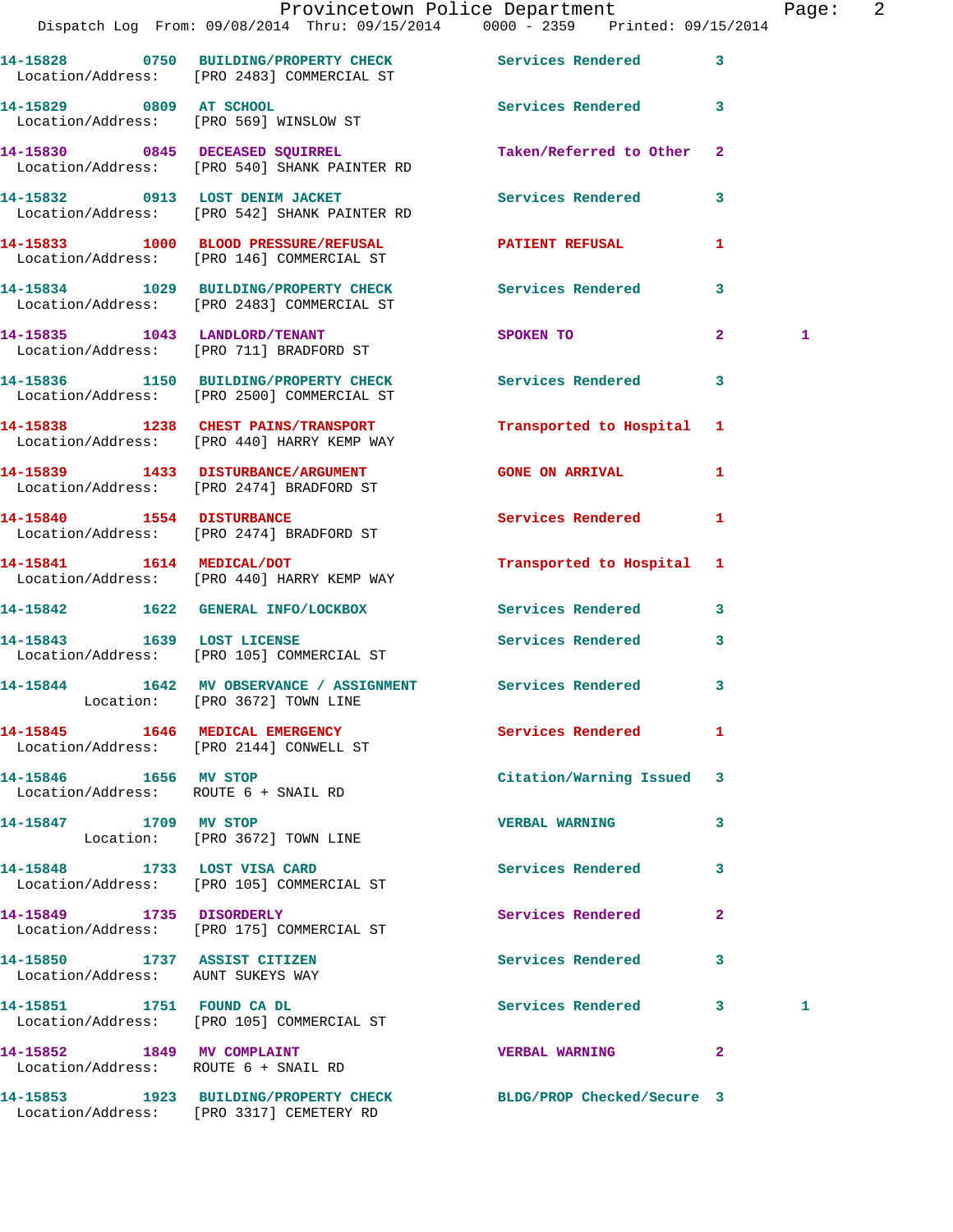|                                                             | Provincetown Police Department<br>Dispatch Log From: 09/08/2014 Thru: 09/15/2014 0000 - 2359 Printed: 09/15/2014 |                  |                            |   |
|-------------------------------------------------------------|------------------------------------------------------------------------------------------------------------------|------------------|----------------------------|---|
|                                                             |                                                                                                                  |                  |                            |   |
|                                                             | 14-15854 1932 ALARM - GENERAL<br>Location/Address: [PRO 182] COMMERCIAL ST                                       |                  | BLDG/PROP Checked/Secure 1 |   |
|                                                             | 14-15855 1941 DISTURBANCE<br>Location/Address: [PRO 2474] BRADFORD ST                                            |                  | Could Not Locate           | 1 |
| 14-15856 2039 NOISE COMPLAINT<br>Location/Address: VORSE LN |                                                                                                                  | <b>SPOKEN TO</b> |                            | 3 |
|                                                             | 14-15857 2045 BUILDING/PROPERTY CHECK BLDG/PROP Checked/Secure 3<br>Location/Address: [PRO 519] RACE POINT RD    |                  |                            |   |
|                                                             | 14-15858 2054 BUILDING/PROPERTY CHECK BLDG/PROP Checked/Secure 3<br>Location/Address: [PRO 306] COMMERCIAL ST    |                  |                            |   |
|                                                             | 14-15859 2100 BUILDING/PROPERTY CHECK BLDG/PROP Checked/Secure 3<br>Location/Address: [PRO 530] SHANK PAINTER RD |                  |                            |   |
|                                                             | 14-15860 2121 BUILDING/PROPERTY CHECK BLDG/PROP Checked/Secure 3<br>Location/Address: [PRO 488] MAYFLOWER AVE    |                  |                            |   |
|                                                             | 14-15861 2124 PARKING COMPLAINT / GENERAL Citation/Warning Issued 3<br>Location/Address: [PRO 149] COMMERCIAL ST |                  |                            |   |
|                                                             | 14-15862 2133 BUILDING/PROPERTY CHECK BLDG/PROP Checked/Secure 3<br>Location/Address: [PRO 444] HIGH POLE HILL   |                  |                            |   |
|                                                             | 14-15863 2211 BUILDING/PROPERTY CHECK BLDG/PROP Checked/Secure 3<br>Location/Address: [PRO 2542] COMMERCIAL ST   |                  |                            |   |

**14-15865 2335 BUILDING/PROPERTY CHECK BLDG/PROP Checked/Secure 3**  Location/Address: [PRO 447] JEROME SMITH RD

**14-15866 2343 MV OBSERVANCE / ASSIGNMENT Services Rendered 3**  Location/Address: [PRO 379] COMMERCIAL ST

Location/Address: [PRO 1638] COMMERCIAL ST

**14-15867 2355 BUILDING/PROPERTY CHECK BLDG/PROP Checked/Secure 3** 

**For Date: 09/09/2014 - Tuesday**

|                                                               | Location/Address: [PRO 2568] COMMERCIAL ST                                                            | BLDG/PROP Checked/Secure 3 |              |
|---------------------------------------------------------------|-------------------------------------------------------------------------------------------------------|----------------------------|--------------|
|                                                               | Location/Address: BRADFORD ST + RYDER ST                                                              |                            | $\mathbf{3}$ |
|                                                               | 14-15871 0022 MV OBSERVANCE / ASSIGNMENT Services Rendered<br>Location/Address: [PRO 595] BRADFORD ST |                            | $\mathbf{3}$ |
| 14-15872 0028 MV STOP                                         | Location/Address: BRADFORD ST + WINSLOW ST                                                            | No Action Required         | $\mathbf{3}$ |
| 14-15873 0033 MV STOP<br>Location/Address: [PRO 83] CENTER ST |                                                                                                       | <b>VERBAL WARNING</b>      | $\mathbf{3}$ |
|                                                               | 14-15874 0050 BUILDING/PROPERTY CHECK<br>Location/Address: [PRO 526] RYDER ST EXT                     | <b>Services Rendered</b>   | $\mathbf{3}$ |
|                                                               | 14-15875 0203 BUILDING/PROPERTY CHECK<br>Location/Address: [PRO 3259] MACMILLAN WHARF                 | <b>Services Rendered</b>   | $\mathbf{3}$ |
|                                                               | 14-15876  0213 BUILDING/PROPERTY CHECK  Services Rendered<br>Location/Address: [PRO 433] RYDER ST EXT |                            | $\mathbf{3}$ |
| 14-15877 0222 MEDICAL EMERGENCY                               | Location/Address: [PRO 2144] CONWELL ST                                                               | <b>PATIENT REFUSAL</b>     | $\mathbf{1}$ |
| Location/Address: [PRO 16] BRADFORD ST                        | 14-15878 0229 BUILDING/PROPERTY CHECK BLDG/PROP Checked/Secure 3                                      |                            |              |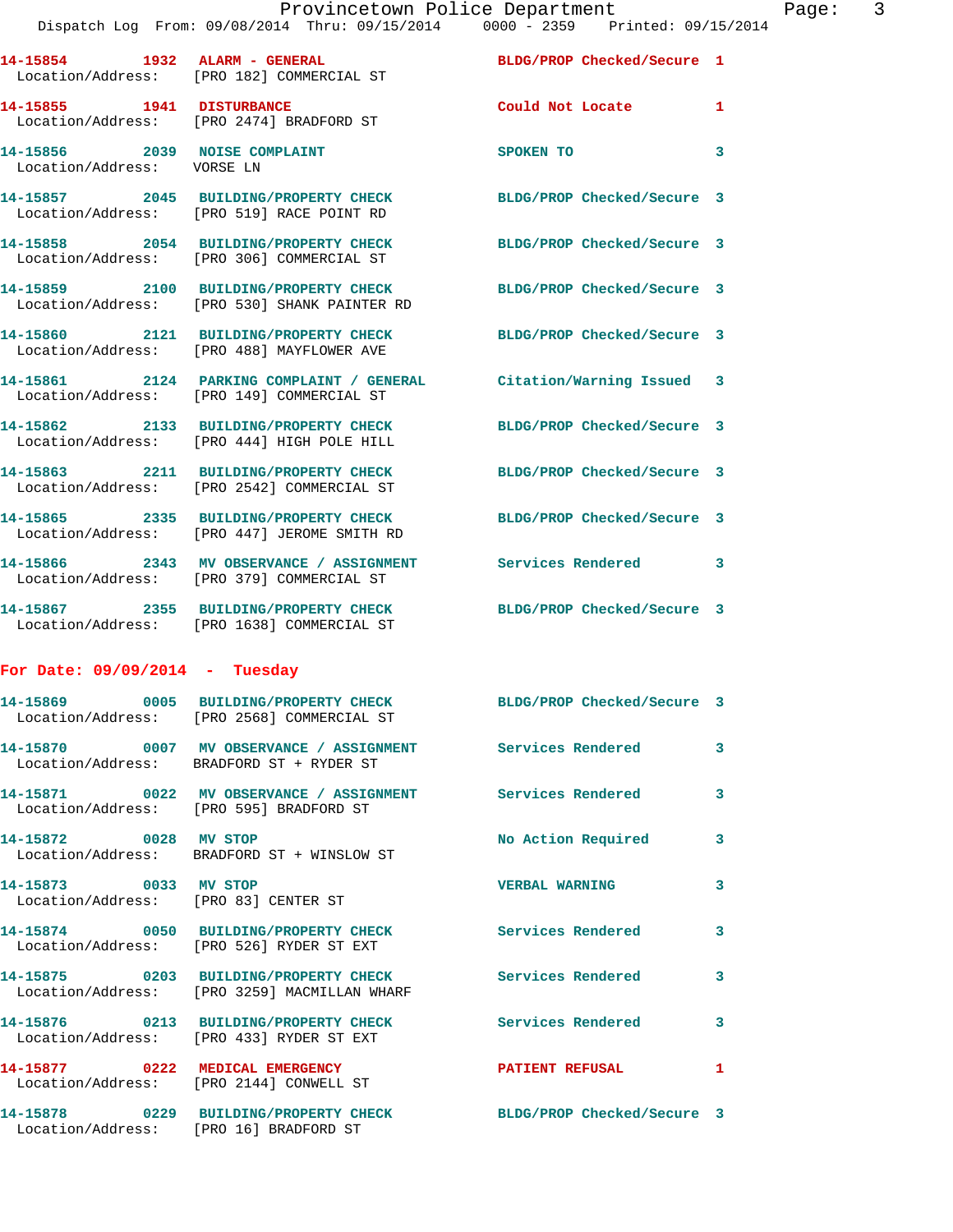|                                                               | 14-15879 0259 MV STOP<br>Location/Address: [PRO 2521] ROUTE 6                                                     | No Action Required       | 3              |              |
|---------------------------------------------------------------|-------------------------------------------------------------------------------------------------------------------|--------------------------|----------------|--------------|
| 14-15880 0306 MV STOP                                         | Location/Address: [PRO 2513] ROUTE 6                                                                              | <b>VERBAL WARNING</b>    | 3              |              |
|                                                               | 14-15881 0406 BUILDING/PROPERTY CHECK BLDG/PROP Checked/Secure 3<br>Location/Address: [PRO 1778] SHANK PAINTER RD |                          |                |              |
|                                                               | 14-15882 0426 LOST CARD HOLDER/FOUND<br>Location/Address: [PRO 3670] SHANK PAINTER RD                             | <b>Services Rendered</b> | 3              |              |
|                                                               | 14-15884 0525 MV OBSERVANCE / ASSIGNMENT Services Rendered<br>Location/Address: [PRO 2518] ROUTE 6                |                          | 3              |              |
|                                                               | 14-15883 0529 BUILDING/PROPERTY CHECK BLDG/PROP Checked/Secure 3<br>Location/Address: [PRO 516] RACE POINT RD     |                          |                |              |
|                                                               | 14-15885 0609 SERVE WARRANT<br>Location/Address: [PRO 3259] MACMILLAN WHARF                                       | Could Not Locate         | 3              |              |
|                                                               | 14-15886 0654 POLL COVERAGE<br>Location/Address: [PRO 105] COMMERCIAL ST                                          | Services Rendered        | 3              |              |
|                                                               | 14-15887 0730 BUILDING/PROPERTY CHECK Services Rendered<br>Location/Address: [PRO 2206] COMMERCIAL ST             |                          | 3              |              |
| 14-15888 0744 POLL COVERAGE                                   | Location/Address: [PRO 105] COMMERCIAL ST                                                                         | Services Rendered        | 3              | 6            |
|                                                               | 14-15889 0744 DOG IN CAGE<br>Location/Address: [PRO 237] COMMERCIAL ST                                            | <b>Unfounded</b>         | 2              |              |
| Location/Address: COMMERCIAL ST                               | 14-15890 0817 PARK, WALK & TALK 1988 Services Rendered                                                            |                          | $\mathbf{2}$   |              |
|                                                               | 14-15891 0844 BUILDING/PROPERTY CHECK BLDG/PROP Checked/Secure 3<br>Location/Address: [PRO 444] HIGH POLE HILL    |                          |                |              |
| Location/Address: ROUTE 6                                     | 14-15892 0902 MV OBSERVANCE / ASSIGNMENT Services Rendered                                                        |                          | 3              |              |
|                                                               | 14-15893 0920 TOW/STREET SWEEP<br>Location/Address: [PRO 3671] COMMERCIAL ST                                      | <b>Vehicle Towed</b>     | $\mathbf{2}$   |              |
| 14-15894 1004 MV/DUMPSTER                                     | Location/Address: MECHANIC ST + BRADFORD ST                                                                       | Services Rendered        | 2              |              |
| 14-15896 1007 LOOSE DOG                                       | Location/Address: [PRO 2277] BRADFORD ST                                                                          | <b>GONE ON ARRIVAL</b>   | $\mathbf{2}$   | $\mathbf{2}$ |
| 14-15897 1048 VERBAL IMPEDED                                  | Location/Address: HOWLAND ST + COMMERCIAL ST                                                                      | <b>VERBAL WARNING</b>    | 3              |              |
|                                                               | 14-15898 1054 STOLEN ITEMS<br>Location/Address: [PRO 2490] PROVINCELANDS RD                                       | SPOKEN TO                | $\mathbf{2}$   |              |
| Location/Address: SHANK PAINTER RD                            | 14-15899 1133 MV OBSERVANCE / ASSIGNMENT Services Rendered                                                        |                          | 3              |              |
|                                                               | 14-15900 1140 BIRD FEEDING COMPLAINT Services Rendered<br>Location/Address: [PRO 527] RYDER ST EXT                |                          | 3              |              |
| 14-15901 1157 LOST ATM CARD                                   | Location/Address: [PRO 542] SHANK PAINTER RD                                                                      | Services Rendered        | 3              |              |
| 14-15902 1204 MV STOP<br>Location/Address: [PRO 2519] ROUTE 6 |                                                                                                                   | <b>VERBAL WARNING</b>    | 3              |              |
| 14-15903 1227 MEETING/COVERAGE                                |                                                                                                                   | Services Rendered        | $\mathbf{2}^-$ | $\mathbf{1}$ |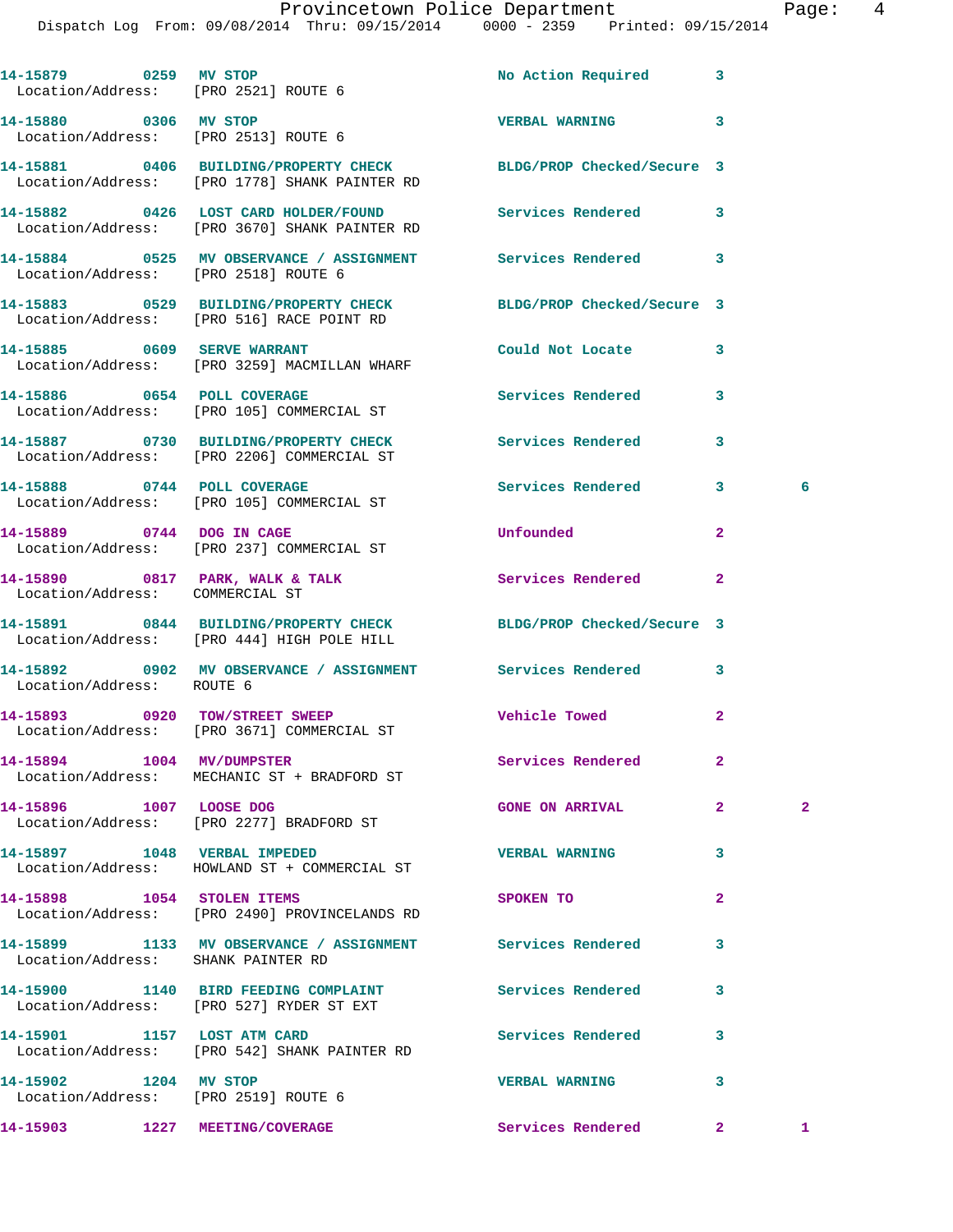|                                      | Dispatch Log From: 09/08/2014 Thru: 09/15/2014 0000 - 2359 Printed: 09/15/2014                                | Provincetown Police Department |              | Page: 5      |  |
|--------------------------------------|---------------------------------------------------------------------------------------------------------------|--------------------------------|--------------|--------------|--|
|                                      | Location/Address: [PRO 516] RACE POINT RD                                                                     |                                |              |              |  |
| Location/Address: [PRO 2479] ROUTE 6 | 14-15904 1247 FOUND GAS CARD/RETURNED Services Rendered 3                                                     |                                |              | $\mathbf{1}$ |  |
|                                      | 14-15905 1249 LOST WALLET<br>Location/Address: [PRO 542] SHANK PAINTER RD                                     | Services Rendered 3            |              |              |  |
| Location/Address: [PRO 2521] ROUTE 6 | 14-15906 1255 ASSIST AGENCY / MUTUAL AID Taken to Family/Guardian 3                                           |                                |              |              |  |
|                                      | 14-15907 1256 INJURED BIRD<br>Location/Address: [PRO 2616] COMMERCIAL ST                                      | Services Rendered 2            |              |              |  |
|                                      | 14-15909 1334 LOST PURSE<br>Location/Address: [PRO 542] SHANK PAINTER RD                                      | Services Rendered 3            |              |              |  |
|                                      | 14-15910 1357 TRAFFIC CONTROL<br>Location/Address: [PRO 146] COMMERCIAL ST                                    | <b>Services Rendered</b>       | $\mathbf{3}$ |              |  |
|                                      | 14-15911 1405 MV OBSERVANCE / ASSIGNMENT Services Rendered 3<br>Location/Address: HIGH POLE HL + BRADFORD ST  |                                |              |              |  |
|                                      | 14-15912 1421 FIRE, STRUCTURE<br>Location/Address: [PRO 440] HARRY KEMP WAY                                   | Services Rendered 1            |              |              |  |
|                                      | 14-15913 1442 SUBJECT ON RAFT<br>Location/Address: [PRO 2490] PROVINCELANDS RD                                | Taken/Referred to Other 2      |              |              |  |
| Location/Address: [PRO 2521] ROUTE 6 | 14-15914 1553 MV OBSERVANCE / ASSIGNMENT Services Rendered 3                                                  |                                |              |              |  |
| Location/Address: COURT ST           | 14-15915 1639 VERBAL INSPECTION TERBAL WARNING                                                                |                                | 3            |              |  |
| 14-15916 1718 LOST CASH              | Location/Address: [PRO 542] SHANK PAINTER RD                                                                  | Services Rendered 3            |              |              |  |
|                                      | 14-15917 1733 BUILDING/PROPERTY CHECK<br>Location/Address: [PRO 530] SHANK PAINTER RD                         | BLDG/PROP Checked/Secure 3     |              |              |  |
| 14-15918 1757 HOLD-UP ALARM          | Location/Address: [PRO 182] COMMERCIAL ST                                                                     | False Alarm                    | 1            |              |  |
|                                      | 14-15919 1827 BUILDING/PROPERTY CHECK BLDG/PROP Checked/Secure 3<br>Location/Address: [PRO 175] COMMERCIAL ST |                                |              |              |  |
|                                      | 14-15920 1834 PARK, WALK & TALK<br>Location: [PRO 3431] LOPES SQUARE                                          | Services Rendered 2            |              |              |  |
|                                      | 14-15921 1903 BUILDING/PROPERTY CHECK<br>Location/Address: [PRO 1778] SHANK PAINTER RD                        | BLDG/PROP Checked/Secure 3     |              |              |  |
| 14-15922 1913 MV STOP                | Location/Address: [PRO 521] ROUTE 6                                                                           | <b>VERBAL WARNING</b>          | 3            |              |  |
|                                      | 14-15923 2029 MEDICAL EMERGENCY/PASSED OUT PATIENT REFUSAL 1<br>Location/Address: [PRO 2114] WASHINGTON AVE   |                                |              |              |  |
|                                      | 14-15924 2055 BUILDING/PROPERTY CHECK BLDG/PROP Checked/Secure 3<br>Location/Address: [PRO 306] COMMERCIAL ST |                                |              |              |  |
| Location/Address: [PRO 571] ALDEN ST | 14-15925 2058 BUILDING/PROPERTY CHECK BLDG/PROP Checked/Secure 3                                              |                                |              |              |  |
| 14-15926 2107 911 GENERAL            | Location/Address: [PRO 759] BRADFORD ST                                                                       | Services Rendered 1            |              |              |  |
|                                      | 14-15927 2110 BUILDING/PROPERTY CHECK<br>Location/Address: [PRO 519] RACE POINT RD                            | BLDG/PROP Checked/Secure 3     |              |              |  |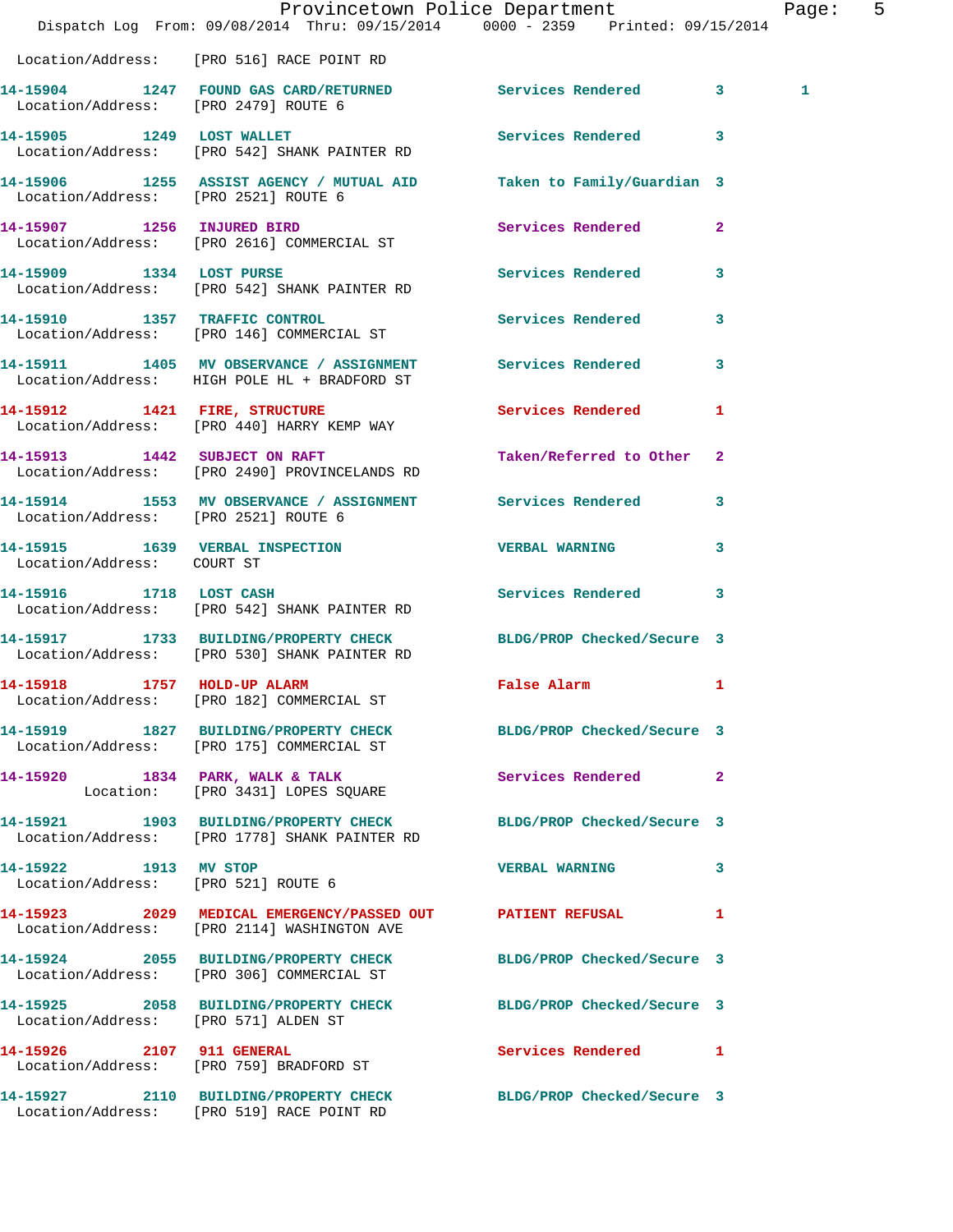|                                       | Dispatch Log From: 09/08/2014 Thru: 09/15/2014 0000 - 2359 Printed: 09/15/2014                                    | Provincetown Police Department |              | Page: 6 |  |
|---------------------------------------|-------------------------------------------------------------------------------------------------------------------|--------------------------------|--------------|---------|--|
|                                       | 14-15928 2121 BUILDING/PROPERTY CHECK BLDG/PROP Checked/Secure 3<br>Location/Address: [PRO 440] HARRY KEMP WAY    |                                |              |         |  |
|                                       | 14-15929 2121 FOLLOW UP Could Not Locate 2<br>Location/Address: [PRO 3947] BRADFORD ST                            |                                |              |         |  |
|                                       | 14-15930 2135 MV STOP<br>Location/Address: COMMERCIAL ST                                                          | <b>VERBAL WARNING</b>          | $\mathbf{3}$ |         |  |
|                                       | 14-15931 2146 MV STOP<br>Location/Address: BRADFORD ST + PEARL ST                                                 | <b>VERBAL WARNING</b>          | 3            |         |  |
|                                       | 14-15932 2149 MV OBSERVANCE / ASSIGNMENT Services Rendered 3<br>Location/Address: [PRO 2577] BRADFORD ST          |                                |              |         |  |
| Location/Address: COMMERCIAL ST       | 14-15933 2153 MEDICAL EMERGENCY Transported to Hospital 1                                                         |                                |              |         |  |
| Location/Address: [PRO 1175] COOK ST  | 14-15934 2158 ANIMAL CALL/LOOSE DOG Could Not Locate 2<br>Location/Address: [PRO 1175] COOK ST                    |                                |              |         |  |
|                                       | 14-15935 2225 ASSIST AGENCY / MUTUAL AID Taken/Referred to Other 3<br>Location/Address: [PRO 2499] RACE POINT RD  |                                |              |         |  |
|                                       | 14-15936 2304 MEDICAL EMERGENCY<br>Location/Address: [PRO 1953] COMMERCIAL ST                                     | Transported to Hospital 1      |              |         |  |
|                                       | 14-15938 2323 BUILDING/PROPERTY CHECK BLDG/PROP Checked/Secure 3<br>Location/Address: [PRO 1778] SHANK PAINTER RD |                                |              |         |  |
|                                       | 14-15939 2328 BUILDING/PROPERTY CHECK BLDG/PROP Checked/Secure 3<br>Location/Address: [PRO 488] MAYFLOWER AVE     |                                |              |         |  |
|                                       | 14-15940 2334 MV OBSERVANCE / ASSIGNMENT Services Rendered 3<br>Location/Address: BRADFORD ST + RYDER ST          |                                |              |         |  |
| 14-15941 2338 ANIMAL CALL             | Location/Address: PRISCILLA ALDEN RD + BRADFORD ST                                                                | Could Not Locate               | $\mathbf{2}$ |         |  |
|                                       | 14-15942 2339 ASSIST CITIZEN 5ervices Rendered 3<br>Location/Address: AUNT SUKEYS WAY + HARRY KEMP WAY            |                                |              |         |  |
|                                       | 14-15943 2343 BUILDING/PROPERTY CHECK<br>Location/Address: [PRO 3296] SHANK PAINTER RD                            | BLDG/PROP Checked/Secure 3     |              |         |  |
|                                       | 14-15944 2348 MV OBSERVANCE / ASSIGNMENT Services Rendered<br>Location/Address: BRADFORD ST + RYDER ST            |                                | $\mathbf{3}$ |         |  |
| 14-15868 2356 LOBBY TRAFFIC           | Location/Address: [PRO 542] SHANK PAINTER RD                                                                      | Services Rendered 2            |              | 42      |  |
| For Date: $09/10/2014$ - Wednesday    |                                                                                                                   |                                |              |         |  |
|                                       | 14-15937 0000 LOBBY TRAFFIC<br>Location/Address: [PRO 542] SHANK PAINTER RD                                       | Services Rendered 2            |              | 20      |  |
| 14-15945 0004 MV STOP                 | Location/Address: BRADFORD ST + CONWELL ST                                                                        | <b>VERBAL WARNING</b>          | 3            |         |  |
|                                       | 14-15946 0014 BUILDING/PROPERTY CHECK BLDG/PROP Checked/Secure 3<br>Location/Address: [PRO 353] COMMERCIAL ST     |                                |              |         |  |
| Location/Address: [PRO 512] PRINCE ST | 14-15947 0027 BUILDING/PROPERTY CHECK                                                                             | BLDG/PROP Checked/Secure 3     |              |         |  |
|                                       | 14-15948 0038 MV OBSERVANCE / ASSIGNMENT Services Rendered 3                                                      |                                |              |         |  |

Location/Address: [PRO 595] BRADFORD ST

**14-15949 0046 MV STOP No Action Required 3**  Location/Address: BRADFORD ST + CONWELL ST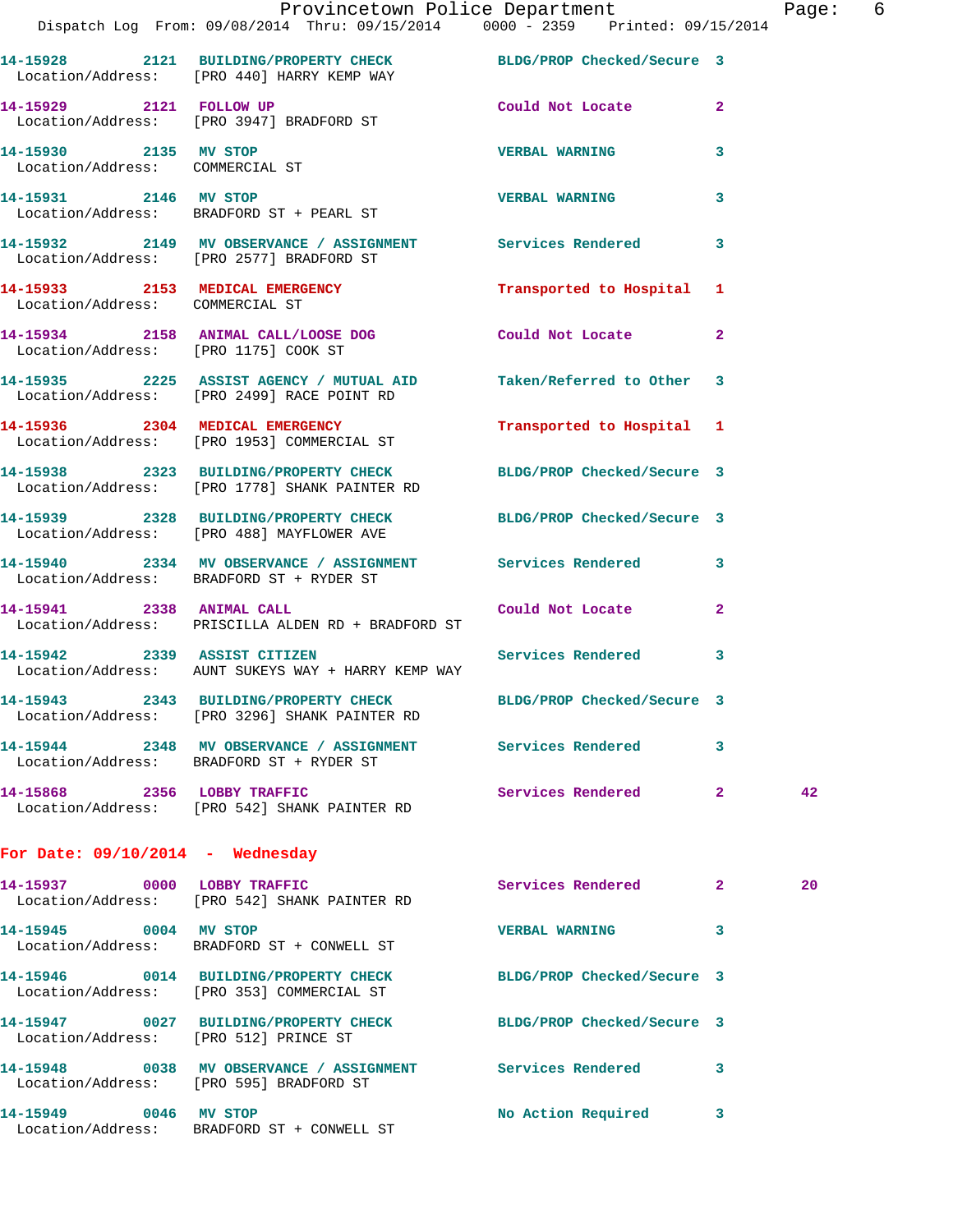|                                                                         | 14-15950 0058 BUILDING/PROPERTY CHECK<br>Location/Address: [PRO 2543] MACMILLAN WHARF                             | BLDG/PROP Checked/Secure 3 |                            |
|-------------------------------------------------------------------------|-------------------------------------------------------------------------------------------------------------------|----------------------------|----------------------------|
|                                                                         | 14-15951 0101 MV OBSERVANCE / ASSIGNMENT Services Rendered<br>Location/Address: [PRO 595] BRADFORD ST             |                            | 3                          |
| 14-15952 0114 MV STOP                                                   | Location/Address: [PRO 606] CONWELL ST                                                                            | <b>VERBAL WARNING</b>      | 3                          |
|                                                                         | 14-15953 0116 PARK, WALK & TALK<br>Location/Address: [PRO 105] COMMERCIAL ST                                      | Services Rendered          | $\overline{\mathbf{2}}$    |
|                                                                         | 14-15954 0202 BUILDING/PROPERTY CHECK<br>Location/Address: [PRO 447] JEROME SMITH RD                              | BLDG/PROP Checked/Secure 3 |                            |
|                                                                         | 14-15955 0212 BUILDING/PROPERTY CHECK<br>Location/Address: [PRO 3259] MACMILLAN WHARF                             | BLDG/PROP Checked/Secure 3 |                            |
| 14-15956 0219 DISTURBANCE                                               | Location/Address: [PRO 253] COMMERCIAL ST                                                                         | <b>VERBAL WARNING</b>      | $\mathbf{1}$               |
| Location/Address: BRIGGS LN                                             | 14-15957 0244 BUILDING/PROPERTY CHECK Services Rendered                                                           |                            | 3                          |
| Location/Address: [PRO 1270] ALDEN ST                                   | 14-15958 0325 BY-LAW VIOLATION                                                                                    | <b>VERBAL WARNING 2</b>    |                            |
|                                                                         | 14-15959 0347 BUILDING/PROPERTY CHECK<br>Location/Address: [PRO 1645] HARRY KEMP WAY                              | BLDG/PROP Checked/Secure 3 |                            |
| 14-15960 0352 TEST CALL                                                 | Location/Address: [PRO 542] SHANK PAINTER RD                                                                      | No Action Required 3       |                            |
|                                                                         | 14-15961 0420 SUSPICIOUS ACTIVITY<br>Location/Address: [PRO 357] COMMERCIAL ST                                    | Could Not Locate           | $\mathbf{2}$               |
|                                                                         | 14-15962 0515 BUILDING/PROPERTY CHECK<br>Location/Address: [PRO 530] SHANK PAINTER RD                             | BLDG/PROP Checked/Secure 3 |                            |
| Location/Address: [PRO 3672] ROUTE 6                                    | 14-15963 0522 MV OBSERVANCE / ASSIGNMENT                                                                          | No Action Required 3       |                            |
|                                                                         | 14-15964 0541 MV OBSERVANCE / ASSIGNMENT BLDG/PROP Checked/Secure 3<br>Location/Address: BRADFORD ST + HOWLAND ST |                            |                            |
| 14-15965 0607 MV STOP                                                   | Location/Address: [PRO 3099] SHANK PAINTER RD                                                                     | <b>VERBAL WARNING</b>      | 3                          |
| 14-15966 0739 VERBAL STOP SIGN                                          | Location/Address: WINTHROP ST + BRADFORD ST                                                                       | <b>VERBAL WARNING</b>      | $\mathbf{3}$               |
| 14-15967 0802 VERBAL STOP SIGN<br>Location/Address: RYDER ST            |                                                                                                                   | <b>VERBAL WARNING</b>      | 3                          |
| 14-15968 0812 AT SCHOOL                                                 | Location/Address: [PRO 569] WINSLOW ST                                                                            | Services Rendered 3        |                            |
| 14-15969 0825 SQUIRREL PROBLEM<br>Location/Address: [PRO 1591] PEARL ST |                                                                                                                   | Services Rendered          | $\mathbf{2}$               |
| 14-15970 0850 PARK, WALK & TALK<br>Location/Address: COMMERCIAL ST      |                                                                                                                   | Services Rendered          | $\mathbf{2}$               |
| Location/Address: [PRO 521] ROUTE 6                                     | 14-15971 0927 MV OBSERVANCE / ASSIGNMENT Services Rendered                                                        |                            | 3                          |
|                                                                         | 14-15972 0928 TOW/STREET SWEEP<br>Location/Address: [PRO 320] COMMERCIAL ST                                       | <b>Vehicle Towed</b>       | $\mathbf{2}$               |
| 14-15973 0935 VERBAL SPEED                                              |                                                                                                                   | <b>VERBAL WARNING</b>      | $\overline{\phantom{a}}$ 3 |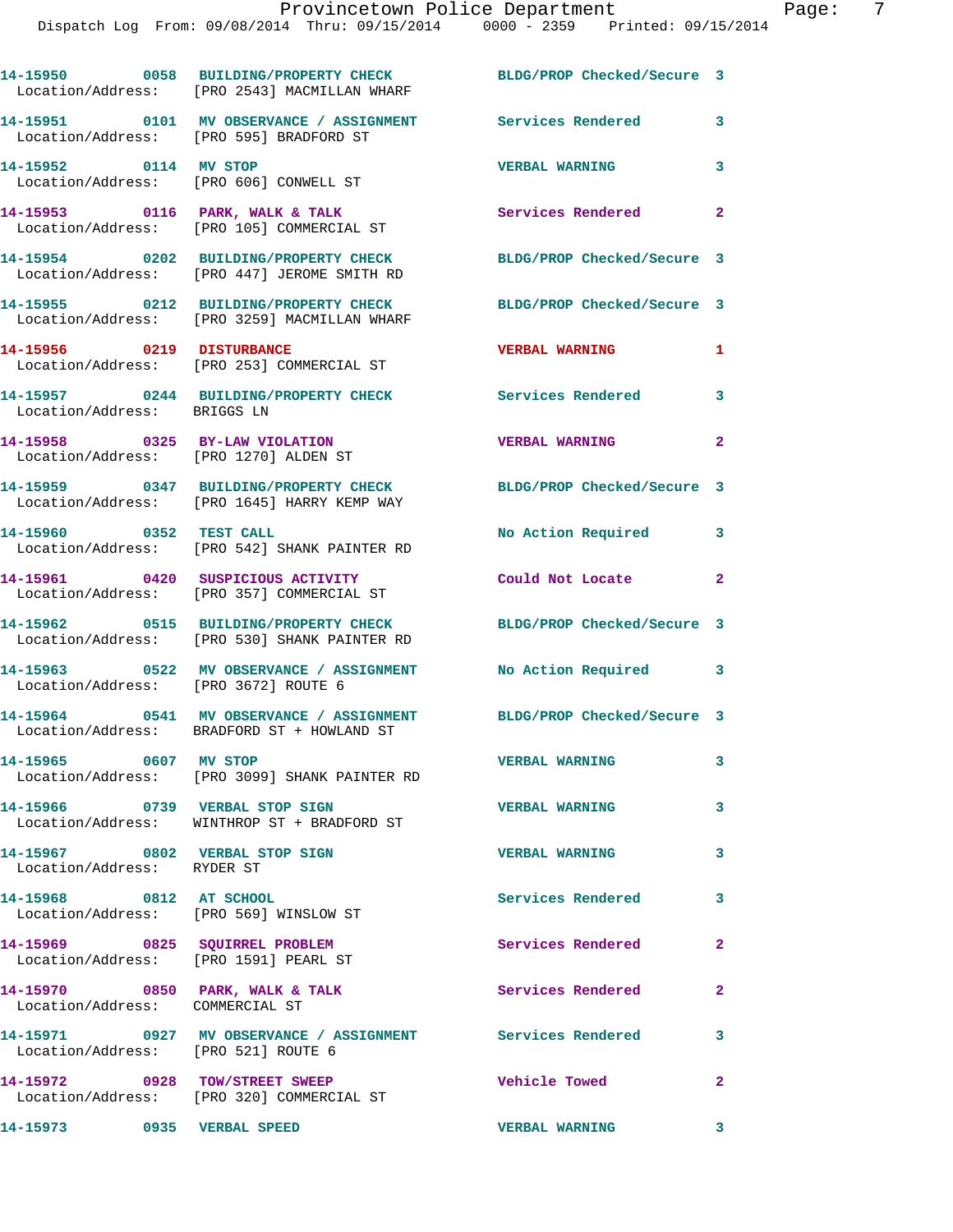|                                      | Provincetown Police Department<br>Dispatch Log From: 09/08/2014 Thru: 09/15/2014 0000 - 2359 Printed: 09/15/2014 |                           | Page: 8        |
|--------------------------------------|------------------------------------------------------------------------------------------------------------------|---------------------------|----------------|
| Location/Address: [PRO 2513] ROUTE 6 |                                                                                                                  |                           |                |
| Location/Address: [PRO 521] ROUTE 6  | 14-15974 0940 VERBAL FAIL TO YIELD CHERRAL WARNING 3                                                             |                           |                |
| Location/Address: [PRO 3287] ROUTE 6 | 14-15975 0954 BUILDING/PROPERTY CHECK BLDG/PROP Checked/Secure 3                                                 |                           |                |
|                                      | 14-15976 0956 BUILDING/PROPERTY CHECK Services Rendered 3<br>Location/Address: [PRO 2898] JEROME SMITH RD        |                           |                |
|                                      |                                                                                                                  | Services Rendered 1       |                |
| Location/Address: [PRO 521] ROUTE 6  | 14-15978 1001 VERBAL SPEED/INSPECTION VERBAL WARNING                                                             |                           | 3              |
|                                      | 14-15979 1007 SCHOOL PATROL<br>Location/Address: [PRO 569] WINSLOW ST                                            | Services Rendered 3       |                |
|                                      | 14-15980 1034 PARK, WALK & TALK 1988 Services Rendered 2<br>Location/Address: [PRO 537] SHANK PAINTER RD         |                           |                |
|                                      | 14-15981 1041 BUILDING/PROPERTY CHECK BLDG/PROP Checked/Secure 3<br>Location/Address: [PRO 2206] COMMERCIAL ST   |                           |                |
|                                      | 14-15982 1043 MV OBSERVANCE / ASSIGNMENT Services Rendered 3<br>Location/Address: SHANK PAINTER RD               |                           |                |
|                                      |                                                                                                                  | PATIENT REFUSAL           | $\mathbf{1}$   |
|                                      | 14-15984 1105 ANIMAL COMPLAINT<br>Location/Address: [PRO 586] COMMERCIAL ST                                      | Unfounded                 | $\overline{2}$ |
|                                      | 14-15985 1118 BURGLAR ALARM<br>Location/Address: [PRO 3934] COMMERCIAL ST                                        | Unfounded                 | 1              |
|                                      | 14-15986 1129 DOG BITE/PAST OCCURRED Services Rendered 2<br>Location/Address: [PRO 440] HARRY KEMP WAY           |                           |                |
| 14-15987 1216 RENTAL SCAM            | Location/Address: [PRO 1357] COMMERCIAL ST                                                                       | SPOKEN TO                 | $\overline{2}$ |
| Location/Address: RACE POINT RD      | 14-15988 1216 MV OBSERVANCE / ASSIGNMENT Citation/Warning Issued 3                                               |                           |                |
|                                      | 14-15989 1234 VERBAL SPEED<br>Location/Address: [PRO 518] RACE POINT RD                                          | <b>VERBAL WARNING</b>     | 3              |
|                                      | 14-15990 1258 LOST CARD HOLDER<br>Location/Address: [PRO 542] SHANK PAINTER RD                                   | Services Rendered         | 3              |
|                                      | 14-15991 1317 ABDOMINAL/TRANSPORT<br>Location/Address: [PRO 327] COMMERCIAL ST                                   | Transported to Hospital 1 |                |
|                                      | 14-15992 1320 PARK, WALK & TALK<br>Location/Address: [PRO 2500] COMMERCIAL ST                                    | <b>Services Rendered</b>  | $\mathbf{2}$   |
|                                      | 14-15993 1330 PARK, WALK & TALK<br>Location/Address: [PRO 208] COMMERCIAL ST                                     | Services Rendered         | $\mathbf{2}$   |
|                                      | 14-15994 1351 LOST SILVER RING<br>Location/Address: [PRO 542] SHANK PAINTER RD                                   | <b>Services Rendered</b>  | $\mathbf{3}$   |
|                                      | 14-15995 1352 LOST LICENSE<br>Location/Address: [PRO 542] SHANK PAINTER RD                                       | Services Rendered         | 3              |
|                                      | 14-15996 1358 BUILDING/PROPERTY CHECK BLDG/PROP Checked/Secure 3                                                 |                           |                |

Location/Address: [PRO 447] JEROME SMITH RD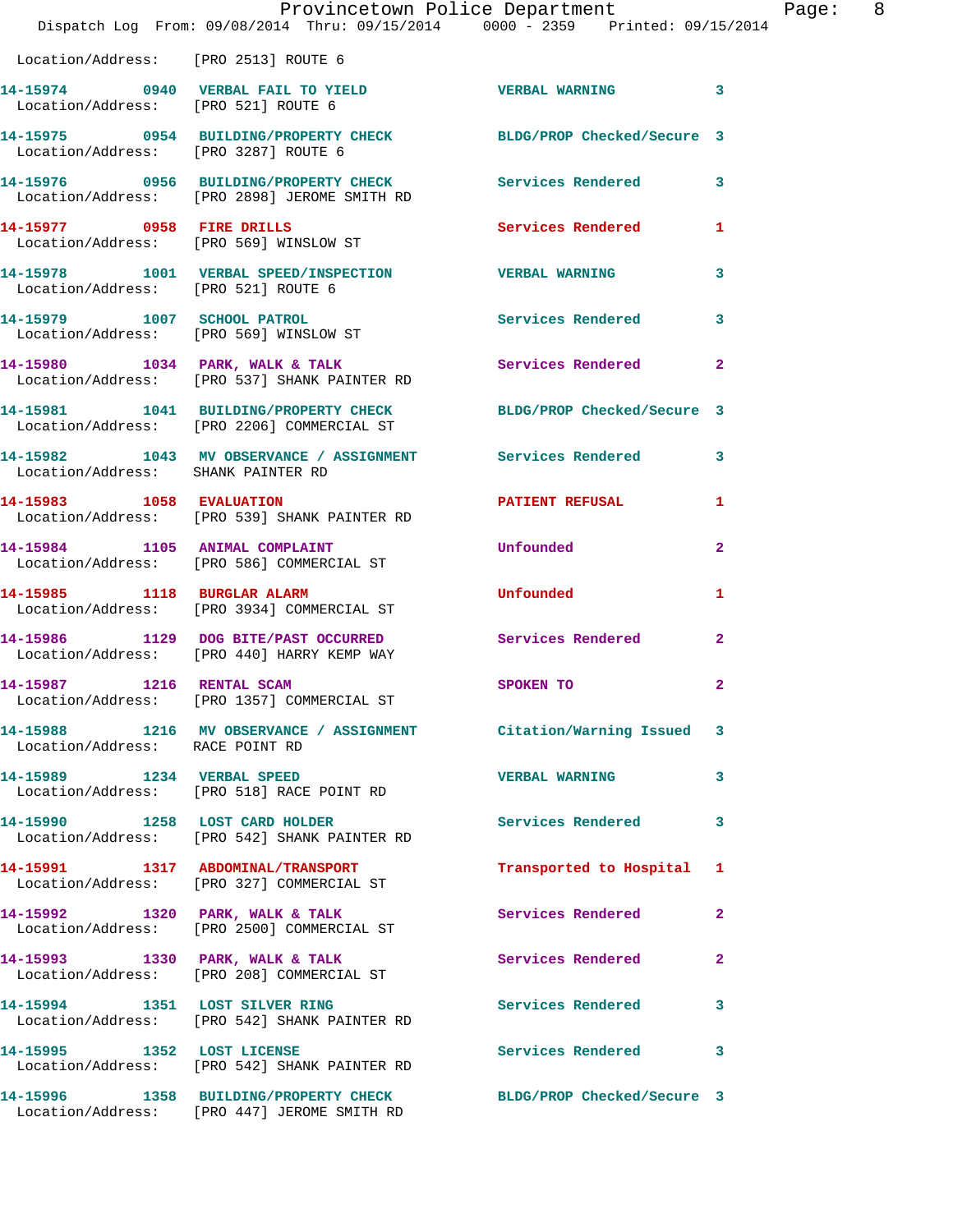|                                                                    | Provincetown Police Department<br>Dispatch Log From: 09/08/2014 Thru: 09/15/2014 0000 - 2359 Printed: 09/15/2014  |                            |                |
|--------------------------------------------------------------------|-------------------------------------------------------------------------------------------------------------------|----------------------------|----------------|
|                                                                    | 14-15997 1401 BUILDING/PROPERTY CHECK Services Rendered<br>Location/Address: [PRO 75] CAPTAIN BERTIE RD           |                            | 3              |
|                                                                    | 14-15998 1409 FALL/TRANSPORT<br>Location/Address: [PRO 3094] COMMERCIAL ST                                        | Transported to Hospital    | 1              |
|                                                                    | 14-15999 1415 LOST BANK BOOK<br>Location/Address: [PRO 182] COMMERCIAL ST                                         | <b>Services Rendered</b>   | 3              |
| Location/Address: [PRO 571] ALDEN ST                               | 14-16000 1421 BUILDING/PROPERTY CHECK BLDG/PROP Checked/Secure 3                                                  |                            |                |
| 14-16001 1435 VERBAL/CARE<br>Location/Address: WINTHROP ST         |                                                                                                                   | <b>VERBAL WARNING</b>      | 3              |
| 14-16002 1601 LOST ID                                              | Location/Address: [PRO 542] SHANK PAINTER RD                                                                      | Services Rendered          | 3              |
|                                                                    | 14-16003   1639 MV OBSERVANCE / ASSIGNMENT   Services Rendered<br>Location/Address: [PRO 2521] ROUTE 6            |                            | 3              |
| 14-16004 1702 VERBAL SPEED<br>Location/Address: [PRO 2521] ROUTE 6 |                                                                                                                   | <b>VERBAL WARNING</b>      | 3              |
|                                                                    | 14-16005 1733 FOUND CELLPHONE<br>Location/Address: [PRO 3151] COMMERCIAL ST                                       | Services Rendered          | 3              |
| Location/Address: [PRO 3287] ROUTE 6                               | 14-16006 1747 VERBAL/WRONG WAY                                                                                    | <b>VERBAL WARNING</b>      | 3              |
|                                                                    | 14-16007 1831 BURGLAR ALARM<br>Location/Address: [PRO 182] COMMERCIAL ST                                          | BLDG/PROP Checked/Secure 1 |                |
|                                                                    | 14-16008 1837 PARK, WALK & TALK<br>Location/Address: [PRO 3908] COMMERCIAL ST                                     | Services Rendered          | $\overline{2}$ |
|                                                                    | 14-16009 1903 BUILDING/PROPERTY CHECK BLDG/PROP Checked/Secure 3<br>Location/Address: [PRO 2206] COMMERCIAL ST    |                            |                |
|                                                                    | 14-16010 1927 ALARM - FIRE<br>Location/Address: [PRO 3015] BRADFORD ST                                            | False Alarm                | 1              |
|                                                                    | 14-16012 2015 BUILDING/PROPERTY CHECK<br>Location/Address: [PRO 182] COMMERCIAL ST                                | BLDG/PROP Checked/Secure 3 |                |
|                                                                    | 14-16013 2035 911 GENERAL/TTY TEST CALL<br>Location/Address: [PRO 542] SHANK PAINTER RD                           | <b>No Action Required</b>  | 1              |
|                                                                    | 14-16014 2051 BUILDING/PROPERTY CHECK<br>Location/Address: [PRO 519] RACE POINT RD                                | BLDG/PROP Checked/Secure 3 |                |
| Location/Address: [PRO 3287] ROUTE 6                               | 14-16015 2129 BUILDING/PROPERTY CHECK BLDG/PROP Checked/Secure 3                                                  |                            |                |
|                                                                    | 14-16017 2152 NOISE COMPLAINT<br>Location/Address: [PRO 1562] CONWELL ST                                          | SPOKEN TO                  | 3              |
|                                                                    | 14-16018 2328 BUILDING/PROPERTY CHECK BLDG/PROP Checked/Secure 3<br>Location/Address: [PRO 1778] SHANK PAINTER RD |                            |                |
|                                                                    | 14-16019 2332 BUILDING/PROPERTY CHECK<br>Location/Address: [PRO 545] SHANK PAINTER RD                             | BLDG/PROP Checked/Secure 3 |                |
|                                                                    | 14-16020 2337 BUILDING/PROPERTY CHECK BLDG/PROP Checked/Secure 3<br>Location/Address: [PRO 527] RYDER ST EXT      |                            |                |
| 14-16021 2344 MV STOP<br>Location/Address: [PRO 37] BRADFORD ST    |                                                                                                                   | <b>VERBAL WARNING</b>      | 3              |
|                                                                    |                                                                                                                   |                            | 3              |

Location/Address: BRADFORD ST + RYDER ST

Page: 9<br>14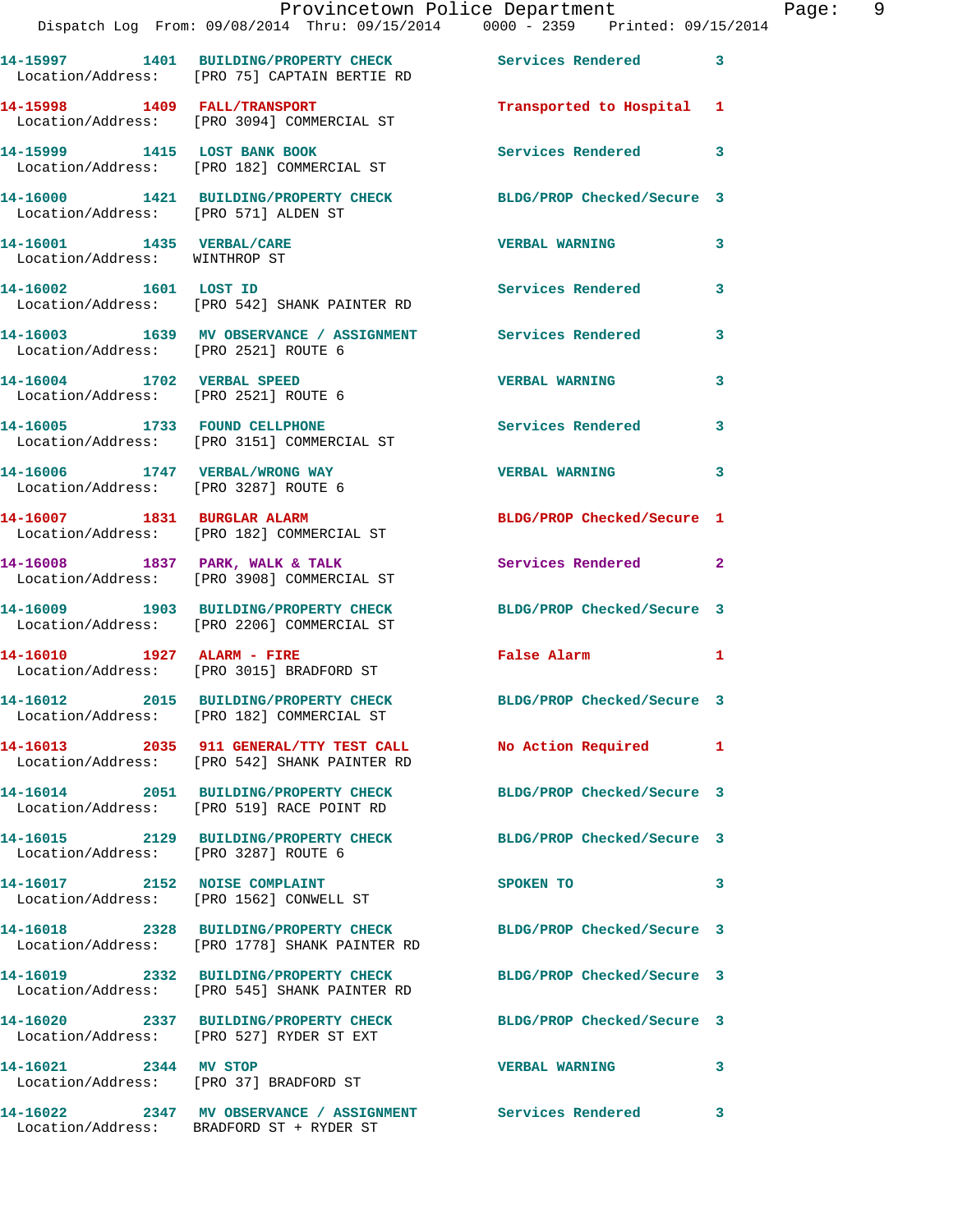|  | For Date: $09/11/2014$ |  |  |  |  | Thursday |
|--|------------------------|--|--|--|--|----------|
|--|------------------------|--|--|--|--|----------|

|                                                             | 14-16023 0008 LOBBY TRAFFIC<br>Location/Address: [PRO 542] SHANK PAINTER RD                                      | Services Rendered 2 17     |                |  |
|-------------------------------------------------------------|------------------------------------------------------------------------------------------------------------------|----------------------------|----------------|--|
|                                                             | 14-16024 0011 BUILDING/PROPERTY CHECK BLDG/PROP Checked/Secure 3<br>Location/Address: [PRO 516] RACE POINT RD    |                            |                |  |
|                                                             | 14-16025 0022 BUILDING/PROPERTY CHECK BLDG/PROP Checked/Secure 3<br>Location/Address: [PRO 2568] COMMERCIAL ST   |                            |                |  |
|                                                             | 14-16026 0026 BUILDING/PROPERTY CHECK Services Rendered 3<br>Location/Address: [PRO 2206] COMMERCIAL ST          |                            |                |  |
|                                                             | 14-16027 0033 BUILDING/PROPERTY CHECK BLDG/PROP Checked/Secure 3<br>Location/Address: [PRO 447] JEROME SMITH RD  |                            |                |  |
|                                                             | 14-16028 0042 BUILDING/PROPERTY CHECK BLDG/PROP Checked/Secure 3<br>Location/Address: [PRO 105] COMMERCIAL ST    |                            |                |  |
|                                                             | 14-16029 0043 BUILDING/PROPERTY CHECK Services Rendered 3<br>Location/Address: [PRO 3318] CEMETERY RD            |                            |                |  |
|                                                             | 14-16030 0045 BUILDING/PROPERTY CHECK Services Rendered<br>Location/Address: [PRO 3317] CEMETERY RD              |                            | 3              |  |
|                                                             | 14-16031 0126 NOISE COMPLAINT<br>Location/Address: [PRO 2542] COMMERCIAL ST                                      | SPOKEN TO                  | 3              |  |
| Location/Address: BRADFORD ST                               | 14-16032 0126 NOISE COMPLAINT                                                                                    | <b>SPOKEN TO</b>           | 3              |  |
|                                                             | 14-16033 0143 MV STOP<br>Location/Address: BRADFORD ST + COOK ST                                                 | <b>VERBAL WARNING</b>      | 3              |  |
|                                                             | 14-16034 0148 MV OBSERVANCE / ASSIGNMENT Services Rendered 3<br>Location/Address: [PRO 2494] BRADFORD ST         |                            |                |  |
|                                                             | 14-16035 0157 BUILDING/PROPERTY CHECK BLDG/PROP Checked/Secure 3<br>Location/Address: [PRO 3259] MACMILLAN WHARF |                            |                |  |
| 14-16036 0202 COMPLAINT                                     | Location/Address: [PRO 144] COMMERCIAL ST                                                                        | SPOKEN TO                  | 3              |  |
| 14-16037 0211 HARASSMENT<br>Location/Address: COMMERCIAL ST |                                                                                                                  | SPOKEN TO                  | $\mathbf{2}$   |  |
| 14-16038                                                    | 0232 BUILDING/PROPERTY CHECK<br>Location/Address: [PRO 353] COMMERCIAL ST                                        | BLDG/PROP Checked/Secure 3 |                |  |
|                                                             | 14-16039 0239 PARK, WALK & TALK<br>Location/Address: [PRO 539] SHANK PAINTER RD                                  | Services Rendered          | $\overline{2}$ |  |
|                                                             | 14-16040 0455 BUILDING/PROPERTY CHECK<br>Location/Address: [PRO 530] SHANK PAINTER RD                            | BLDG/PROP Checked/Secure 3 |                |  |
|                                                             | 14-16041 0530 911 GENERAL/TTY TEST CALL No Action Required<br>Location/Address: [PRO 542] SHANK PAINTER RD       |                            | 1              |  |
|                                                             | 14-16042 0530 MV OBSERVANCE / ASSIGNMENT No Action Required<br>Location/Address: [PRO 2513] ROUTE 6              |                            | 3              |  |
|                                                             | 14-16043 0535 ALARM - GENERAL<br>Location/Address: [PRO 440] HARRY KEMP WAY                                      | False Alarm                | 1              |  |
|                                                             | 14-16044 0549 FLIGHT COVERAGE<br>Location/Address: [PRO 516] RACE POINT RD                                       | <b>Services Rendered</b>   | $\overline{a}$ |  |
|                                                             | 14-16045 0549 MV OBSERVANCE / ASSIGNMENT No Action Required                                                      |                            | 3              |  |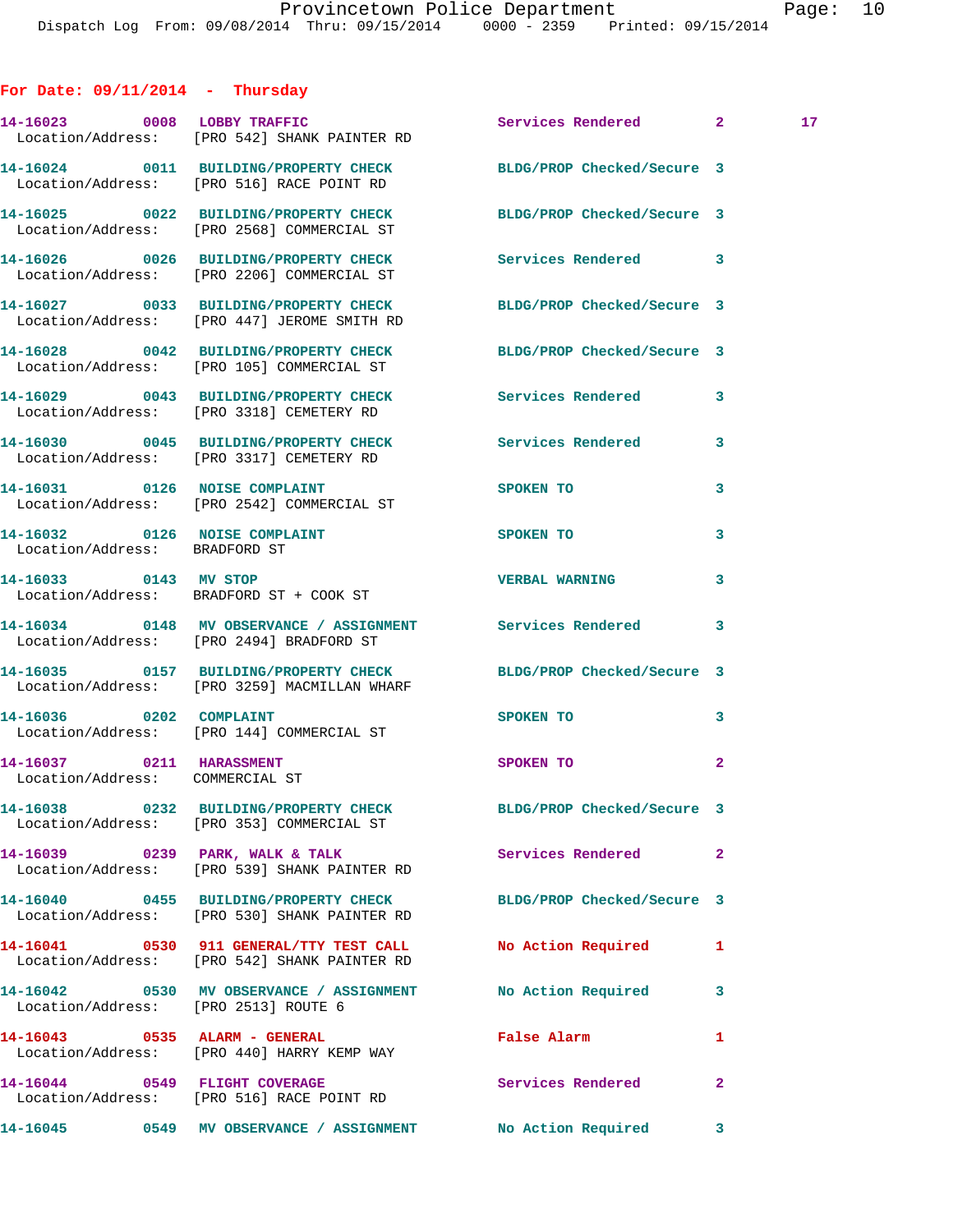|                                                                   | Dispatch Log From: 09/08/2014 Thru: 09/15/2014 0000 - 2359 Printed: 09/15/2014                                 | Provincetown Police Department |                | Page: 11 |  |
|-------------------------------------------------------------------|----------------------------------------------------------------------------------------------------------------|--------------------------------|----------------|----------|--|
| Location: ROUTE 6 I/B                                             |                                                                                                                |                                |                |          |  |
|                                                                   | 14-16046 0603 MV OBSERVANCE / ASSIGNMENT Services Rendered 3<br>Location/Address: [PRO 2898] JEROME SMITH RD   |                                |                |          |  |
|                                                                   | 14-16047 0608 MEDICAL EMERGENCY<br>Location/Address: [PRO 1402] NELSON AVE                                     | Transported to Hospital 1      |                |          |  |
| Location/Address: [TRU] SHORE RD                                  | 14-16048 0617 ASSIST AGENCY / TRURO Services Rendered 3                                                        |                                |                |          |  |
| Location/Address: [PRO 2521] ROUTE 6                              | 14-16049 0711 MV OBSERVANCE / ASSIGNMENT Services Rendered                                                     |                                | 3              |          |  |
|                                                                   | 14-16050 0723 MV OBSERVANCE / ASSIGNMENT Citation/Warning Issued 3<br>Location/Address: BRADFORD ST + RYDER ST |                                |                |          |  |
|                                                                   | 14-16051 0730 MV STOP<br>Location/Address: BRADFORD ST + WINTHROP ST                                           | <b>VERBAL WARNING</b>          | 3              |          |  |
| 14-16052 0734 MV STOP<br>Location/Address: [PRO 2479] ROUTE 6     |                                                                                                                | <b>VERBAL WARNING</b>          | 3              |          |  |
| 14-16053 0744 MV STOP<br>Location/Address: [PRO 2479] ROUTE 6     |                                                                                                                | <b>VERBAL WARNING</b>          | 3              |          |  |
| Location/Address: [PRO 569] WINSLOW ST                            | 14-16054 0806 SERVICE CALL                                                                                     | Services Rendered              | 3              |          |  |
| Location/Address: [PRO 3287] ROUTE 6                              | 14-16055 0842 BUILDING/PROPERTY CHECK BLDG/PROP Checked/Secure 3                                               |                                |                |          |  |
|                                                                   | 14-16056 0855 FOLLOW UP<br>Location/Address: [PRO 542] SHANK PAINTER RD                                        | Services Rendered              | $\mathbf{2}$   | 1        |  |
|                                                                   | 14-16060 0900 ASSIST CITIZEN<br>Location/Address: [PRO 882] FRITZ'S WAY                                        | Services Rendered 3            |                |          |  |
|                                                                   | 14-16057 0917 FOUND CHECKBOOK<br>Location/Address: [PRO 542] SHANK PAINTER RD                                  | <b>Services Rendered</b>       | 3              |          |  |
|                                                                   | 14-16058 0920 FOUND DODGE RAM KEY<br>Location/Address: [PRO 542] SHANK PAINTER RD                              | Services Rendered              | $\mathbf{3}$   |          |  |
|                                                                   | 14-16059 0926 TRAFFIC CONTROL Services Rendered<br>Location/Address: [PRO 542] SHANK PAINTER RD                |                                | 3              |          |  |
|                                                                   | 14-16061 0945 MV COMPLAINT<br>Location/Address: [PRO 2931] COMMERCIAL ST                                       | Vehicle Towed <b>Seat 1996</b> | $\overline{2}$ |          |  |
|                                                                   | 14-16062 1013 BUILDING/PROPERTY CHECK Services Rendered<br>Location/Address: [PRO 2483] COMMERCIAL ST          |                                | 3              |          |  |
|                                                                   | 14-16063 1055 FOLLOW UP<br>Location/Address: [PRO 2645] SHANK PAINTER RD                                       | No Action Required             | $\mathbf{2}$   |          |  |
| 14-16064 1103 209A COMPLAINT<br>Location/Address: AUNT SUKEYS WAY |                                                                                                                | SPOKEN TO                      | 3              |          |  |
| Location/Address: [PRO 3287] ROUTE 6                              | 14-16065 1146 ANIMAL CALL/QUARANTINE Citation/Warning Issued 2                                                 |                                |                |          |  |
| Location/Address: [PRO 2880] COURT ST                             | 14-16066 1208 DIFFICULTY BREATHING/NOT WELL Transported to Hospital 1                                          |                                |                |          |  |
|                                                                   | 14-16068 1218 SUSPICIOUS ACTIVITY<br>Location/Address: [PRO 542] SHANK PAINTER RD                              | <b>Services Rendered</b>       | $\mathbf{2}$   |          |  |
|                                                                   | 14-16067 1221 PARK, WALK & TALK<br>Location/Address: [PRO 175] COMMERCIAL ST                                   | Services Rendered              | $\mathbf{2}$   |          |  |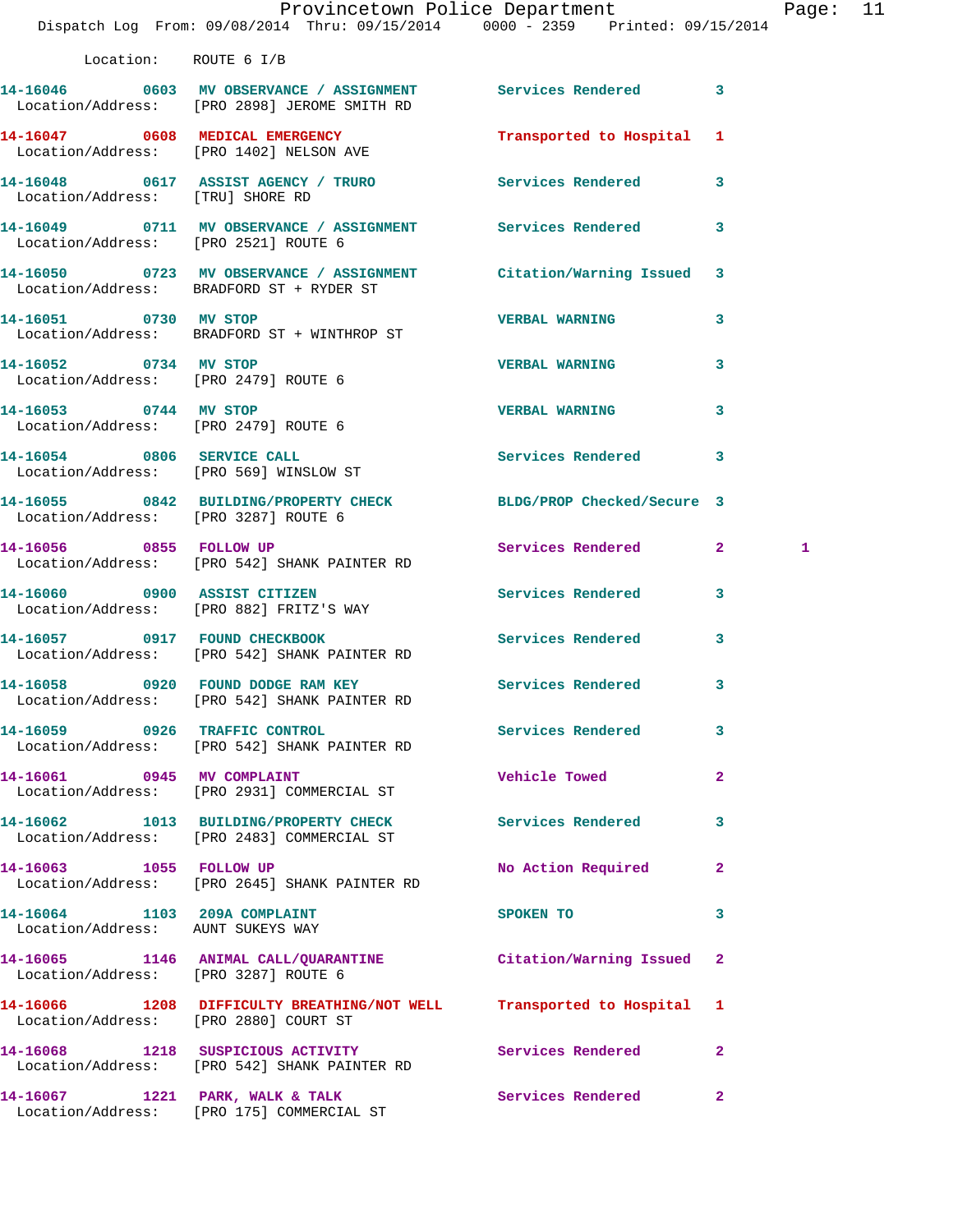|                                                             | Dispatch Log From: 09/08/2014 Thru: 09/15/2014 0000 - 2359 Printed: 09/15/2014                                |                            |                |
|-------------------------------------------------------------|---------------------------------------------------------------------------------------------------------------|----------------------------|----------------|
|                                                             | 14-16069 1306 MV ILLEGALLY PARKED<br>Location/Address: [PRO 2520] PRINCE ST                                   | Citation/Warning Issued    | 3              |
|                                                             | 14-16070 1357 PWT - GETTING DONATION<br>Location/Address: [PRO 3296] SHANK PAINTER RD                         | Services Rendered          | $\overline{2}$ |
|                                                             | 14-16071 1414 ANIMAL CALL/SEAGULL<br>Location/Address: [PRO 800] COMMERCIAL ST                                | <b>GONE ON ARRIVAL</b>     | $\mathbf{2}$   |
|                                                             | 14-16072 1415 BUILDING/PROPERTY CHECK<br>Location/Address: [PRO 447] JEROME SMITH RD                          | <b>Services Rendered</b>   | 3              |
|                                                             | 14-16073 1420 PARKING COMPLAINT / GENERAL<br>Location/Address: [PRO 236] COMMERCIAL ST                        | No Action Required         | 3              |
|                                                             | 14-16074 1443 MEDICAL EMERGENCY<br>Location/Address: [PRO 1892] SHANK PAINTER RD                              | Transported to Hospital    | 1              |
|                                                             | 14-16075 1501 PARK, WALK & TALK<br>Location/Address: [PRO 175] COMMERCIAL ST                                  | Services Rendered          | $\overline{2}$ |
|                                                             | 14-16076 1605 PARK, WALK & TALK<br>Location/Address: [PRO 182] COMMERCIAL ST                                  | <b>Services Rendered</b>   | $\overline{2}$ |
|                                                             | 14-16077 1706 BUILDING/PROPERTY CHECK BLDG/PROP Checked/Secure 3<br>Location/Address: [PRO 182] COMMERCIAL ST |                            |                |
|                                                             | 14-16078 1742 BUILDING/PROPERTY CHECK<br>Location/Address: [PRO 2483] COMMERCIAL ST                           | BLDG/PROP Checked/Secure 3 |                |
|                                                             | 14-16079 1818 PARK, WALK & TALK<br>Location/Address: [PRO 105] COMMERCIAL ST                                  | Services Rendered          | $\overline{2}$ |
| Location/Address: AUNT SUKEYS WAY                           | 14-16080 1827 LARCENY /FORGERY/ FRAUD                                                                         | <b>Services Rendered</b>   | $\mathbf{2}$   |
|                                                             | 14-16081 1835 LOST BLACK WALLET<br>Location/Address: [PRO 542] SHANK PAINTER RD                               | Services Rendered          | 3              |
|                                                             | 14-16082 1952 911 ABANDONED<br>Location/Address: [PRO 3231] BRADFORD ST                                       | Services Rendered          | 1              |
| 14-16083 2107 MEDICAL EMERGENCY                             | Location/Address: [PRO 116] COMMERCIAL ST                                                                     | <b>Services Rendered</b>   | 1              |
| Location/Address: [PRO 3287] ROUTE 6                        | 14-16084 2127 BUILDING/PROPERTY CHECK                                                                         | BLDG/PROP Checked/Secure 3 |                |
|                                                             | 14-16085 2158 BUILDING/PROPERTY CHECK<br>Location/Address: [PRO 519] RACE POINT RD                            | BLDG/PROP Checked/Secure 3 |                |
| 14-16086 2316 B & E BURGLARY<br>Location/Address: CENTER ST |                                                                                                               | Could Not Locate           | $\mathbf{2}$   |
| For Date: $09/12/2014$ - Friday                             |                                                                                                               |                            |                |

| 14-16087                              | 0000<br><b>BUILDING/PROPERTY CHECK</b><br>Location/Address: [PRO 530] SHANK PAINTER RD | BLDG/PROP Checked/Secure 3 |   |              |
|---------------------------------------|----------------------------------------------------------------------------------------|----------------------------|---|--------------|
| 0005<br>14-16088                      | LOBBY TRAFFIC<br>Location/Address: [PRO 542] SHANK PAINTER RD                          | Services Rendered          | 2 | $22^{\circ}$ |
| 14-16089<br>Location/Address:         | 0022<br><b>B &amp; E BURGLARY</b><br>CENTER ST                                         | Could Not Locate           | 2 |              |
| 0026<br>14-16090                      | <b>NOISE COMPLAINT</b><br>Location/Address: [PRO 1270] ALDEN ST                        | <b>SPOKEN TO</b>           | 3 |              |
| 14-16091<br>0043<br>Location/Address: | <b>BUILDING/PROPERTY CHECK</b><br>[PRO 306] COMMERCIAL ST                              | BLDG/PROP Checked/Secure 3 |   |              |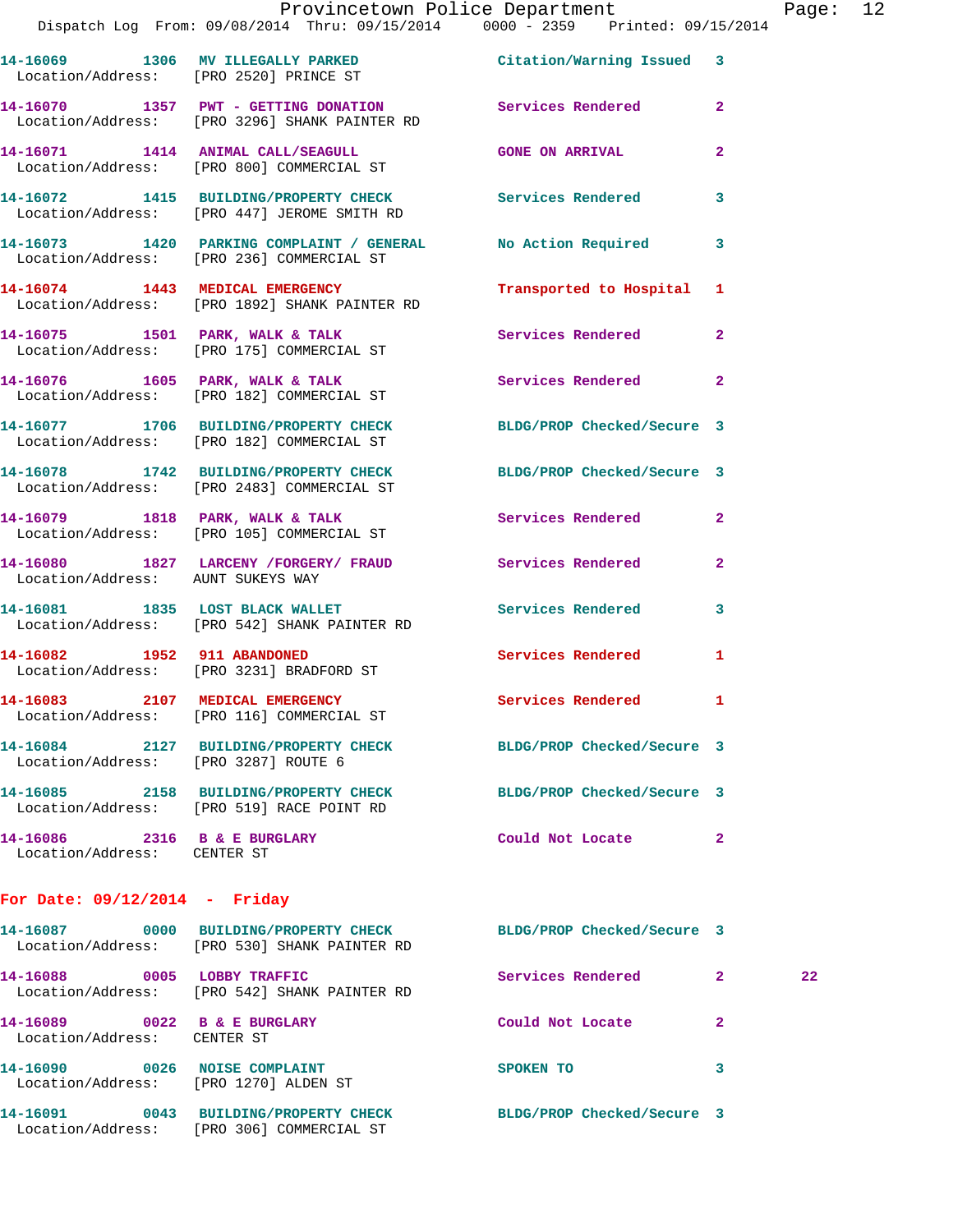| Location/Address: [PRO 94] BRADFORD ST                        | 14-16092 0104 BUILDING/PROPERTY CHECK                                                 | BLDG/PROP Checked/Secure 3 |                         |
|---------------------------------------------------------------|---------------------------------------------------------------------------------------|----------------------------|-------------------------|
| 14-16093 0114 B & E BURGLARY<br>Location/Address: CENTER ST   |                                                                                       | Services Rendered          | $\mathbf{2}$            |
| 14-16094 0134 COMPLAINT                                       | Location/Address: [PRO 3443] COMMERCIAL ST                                            | No Action Required 3       |                         |
|                                                               | 14-16095 0202 BUILDING/PROPERTY CHECK<br>Location/Address: [PRO 519] RACE POINT RD    | BLDG/PROP Checked/Secure 3 |                         |
|                                                               | 14-16096 0233 BUILDING/PROPERTY CHECK<br>Location/Address: [PRO 545] SHANK PAINTER RD | BLDG/PROP Checked/Secure 3 |                         |
| 14-16097 0302 COMPLAINT<br>Location/Address: CENTRAL ST       |                                                                                       | Services Rendered 3        |                         |
| Location/Address: [PRO 2038] CENTER ST                        | 14-16098 0458 BUILDING/PROPERTY CHECK BLDG/PROP Checked/Secure 3                      |                            |                         |
|                                                               | 14-16099 0504 BUILDING/PROPERTY CHECK<br>Location/Address: [PRO 2568] COMMERCIAL ST   | BLDG/PROP Checked/Secure 3 |                         |
| Location: ROUTE 6 I/B                                         | 14-16100 0540 MV OBSERVANCE / ASSIGNMENT No Action Required                           |                            | 3                       |
| 14-16101 0600 MV STOP                                         | Location/Address: ROUTE 6 + HOWLAND ST                                                | <b>VERBAL WARNING</b>      | 3                       |
|                                                               | 14-16103 0606 BUILDING/PROPERTY CHECK<br>Location/Address: [PRO 182] COMMERCIAL ST    | BLDG/PROP Checked/Secure 3 |                         |
|                                                               | 14-16104 0610 BUILDING/PROPERTY CHECK<br>Location/Address: [PRO 175] COMMERCIAL ST    | BLDG/PROP Checked/Secure 3 |                         |
| Location/Address: [PRO 2038] CENTER ST                        | 14-16105 0616 BUILDING/PROPERTY CHECK                                                 | BLDG/PROP Checked/Secure 3 |                         |
| Location/Address: [PRO 2521] ROUTE 6                          | 14-16106 0707 MV OBSERVANCE / ASSIGNMENT Services Rendered                            |                            | 3                       |
| 14-16107 0725 MV STOP                                         | Location/Address: [PRO 2818] CONWELL ST                                               | <b>VERBAL WARNING</b>      | 3                       |
| 14-16108 0742 MV STOP<br>Location/Address: [PRO 2513] ROUTE 6 |                                                                                       | <b>VERBAL WARNING</b>      | 3                       |
| 14-16109 0743 MV STOP                                         | Location/Address: [PRO 3430] COMMERCIAL ST                                            | <b>VERBAL WARNING</b>      | $\overline{\mathbf{3}}$ |
| Location/Address: [PRO 3287] ROUTE 6                          | 14-16110 0756 BUILDING/PROPERTY CHECK                                                 | BLDG/PROP Checked/Secure 3 |                         |
| 14-16111 0809 SERVICE CALL                                    | Location/Address: [PRO 569] WINSLOW ST                                                | Services Rendered 3        |                         |
|                                                               | 14-16112 0831 BUILDING/PROPERTY CHECK<br>Location/Address: [PRO 447] JEROME SMITH RD  | BLDG/PROP Checked/Secure 3 |                         |
|                                                               | 14-16113 0836 PARK, WALK & TALK<br>Location/Address: [PRO 526] RYDER ST EXT           | Services Rendered 2        |                         |
| 14-16114 0841 ASSIST CITIZEN                                  | Location/Address: [PRO 542] SHANK PAINTER RD                                          | Services Rendered          | 3                       |
| 14-16115 0907 MV STOP                                         | Location/Address: [PRO 1886] BRADFORD ST                                              | Citation/Warning Issued 3  |                         |
|                                                               | 14-16119 0954 BUILDING/PROPERTY CHECK                                                 | Services Rendered 3        |                         |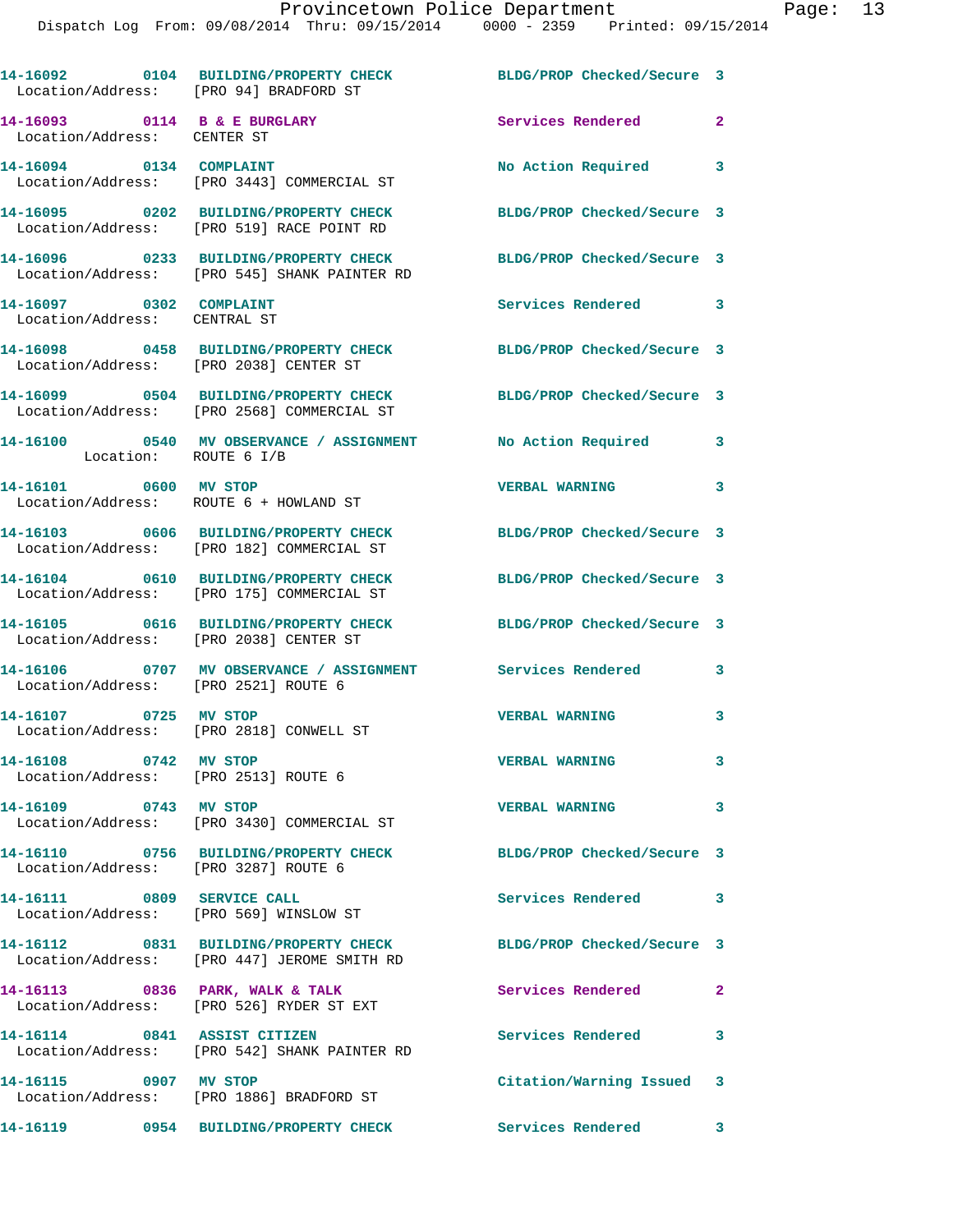|                                                      | Dispatch Log From: 09/08/2014 Thru: 09/15/2014 0000 - 2359 Printed: 09/15/2014                                 | Provincetown Police Department | Page: 14     |
|------------------------------------------------------|----------------------------------------------------------------------------------------------------------------|--------------------------------|--------------|
|                                                      | Location/Address: [PRO 2483] COMMERCIAL ST                                                                     |                                |              |
|                                                      | 14-16117 0957 BUILDING/PROPERTY CHECK BLDG/PROP Checked/Secure 3<br>Location/Address: [PRO 3317] CEMETERY RD   |                                |              |
|                                                      | 14-16118 0957 BUILDING/PROPERTY CHECK BLDG/PROP Checked/Secure 3<br>Location/Address: [PRO 3318] CEMETERY RD   |                                |              |
|                                                      | 14-16120 1023 PARK, WALK & TALK 1988 Services Rendered 2<br>Location: [PRO 3431] LOPES SQUARE                  |                                |              |
|                                                      | 14-16121 1036 MV ACCIDENT<br>Location/Address: [PRO 539] SHANK PAINTER RD                                      | Services Rendered              | $\mathbf{1}$ |
| 14-16123 1130 FOLLOW UP<br>Refer To Arrest: 14-66-AR | Location/Address: [PRO 1158] WINSLOW ST                                                                        | Services Rendered 2            |              |
|                                                      | 14-16124 1149 BUILDING/PROPERTY CHECK BLDG/PROP Checked/Secure 3<br>Location/Address: [PRO 2500] COMMERCIAL ST |                                |              |
|                                                      | 14-16125 1220 ANIMAL CALL/PET PANTRY Services Rendered 2<br>Location/Address: [PRO 3296] SHANK PAINTER RD      |                                |              |
| Location/Address: [PRO 571] ALDEN ST                 | 14-16126 1234 BUILDING/PROPERTY CHECK BLDG/PROP Checked/Secure 3                                               |                                |              |
| Location/Address: ROUTE 6                            | 14-16127 1323 MV OBSERVANCE / ASSIGNMENT Services Rendered 3                                                   |                                |              |
|                                                      | 14-16128 1340 PROPERTY DAMAGE<br>Location/Address: [PRO 3121] COMMERCIAL ST                                    | Services Rendered 3            |              |
|                                                      | 14-16129 1358 ASSIST CITIZEN<br>Location/Address: [PRO 537] SHANK PAINTER RD                                   | Services Rendered 3            |              |
|                                                      | 14-16131 1425 BUILDING/PROPERTY CHECK BLDG/PROP Checked/Secure 3<br>Location/Address: [PRO 2206] COMMERCIAL ST |                                |              |
|                                                      | 14-16133 1639 MEDICAL EMERGENCY<br>Location/Address: [PRO 196] COMMERCIAL ST                                   | Transported to Hospital 1      |              |
|                                                      | 14-16134    1643    ASSIST CITIZEN<br>Location/Address: [PRO 542] SHANK PAINTER RD                             | <b>SPOKEN TO</b>               |              |
|                                                      | 14-16135 1705 BUILDING/PROPERTY CHECK BLDG/PROP Checked/Secure 3<br>Location/Address: [PRO 3317] CEMETERY RD   |                                |              |
|                                                      | 14-16136 1742 FOUND BLACK WALLET/RETURNED Services Rendered 3<br>Location/Address: [PRO 542] SHANK PAINTER RD  |                                |              |
| Location/Address: BRIGGS LN                          | 14-16137 1828 BUILDING/PROPERTY CHECK BLDG/PROP Checked/Secure 3                                               |                                |              |
|                                                      | 14-16138 1844 PARK, WALK & TALK<br>Location/Address: [PRO 178] COMMERCIAL ST                                   | Services Rendered 2            |              |
|                                                      | 14-16139 1849 ASSIST AGENCY / MUTUAL AID Services Rendered<br>Location/Address: [PRO 2490] PROVINCELANDS RD    |                                | 3            |
| 14-16140 1924 COMPLAINT                              | Location/Address: [PRO 3317] CEMETERY RD                                                                       | Services Rendered 3            |              |
|                                                      | 14-16141 2018 ALARM - GENERAL<br>Location/Address: [PRO 440] HARRY KEMP WAY                                    | False Alarm                    | 1            |
|                                                      | 14-16142 2032 BUILDING/PROPERTY CHECK BLDG/PROP Checked/Secure 3<br>Location/Address: [PRO 519] RACE POINT RD  |                                |              |
|                                                      | 14-16143 2042 COMPLAINT<br>Location/Address: [PRO 155] COMMERCIAL ST                                           | Services Rendered 3            |              |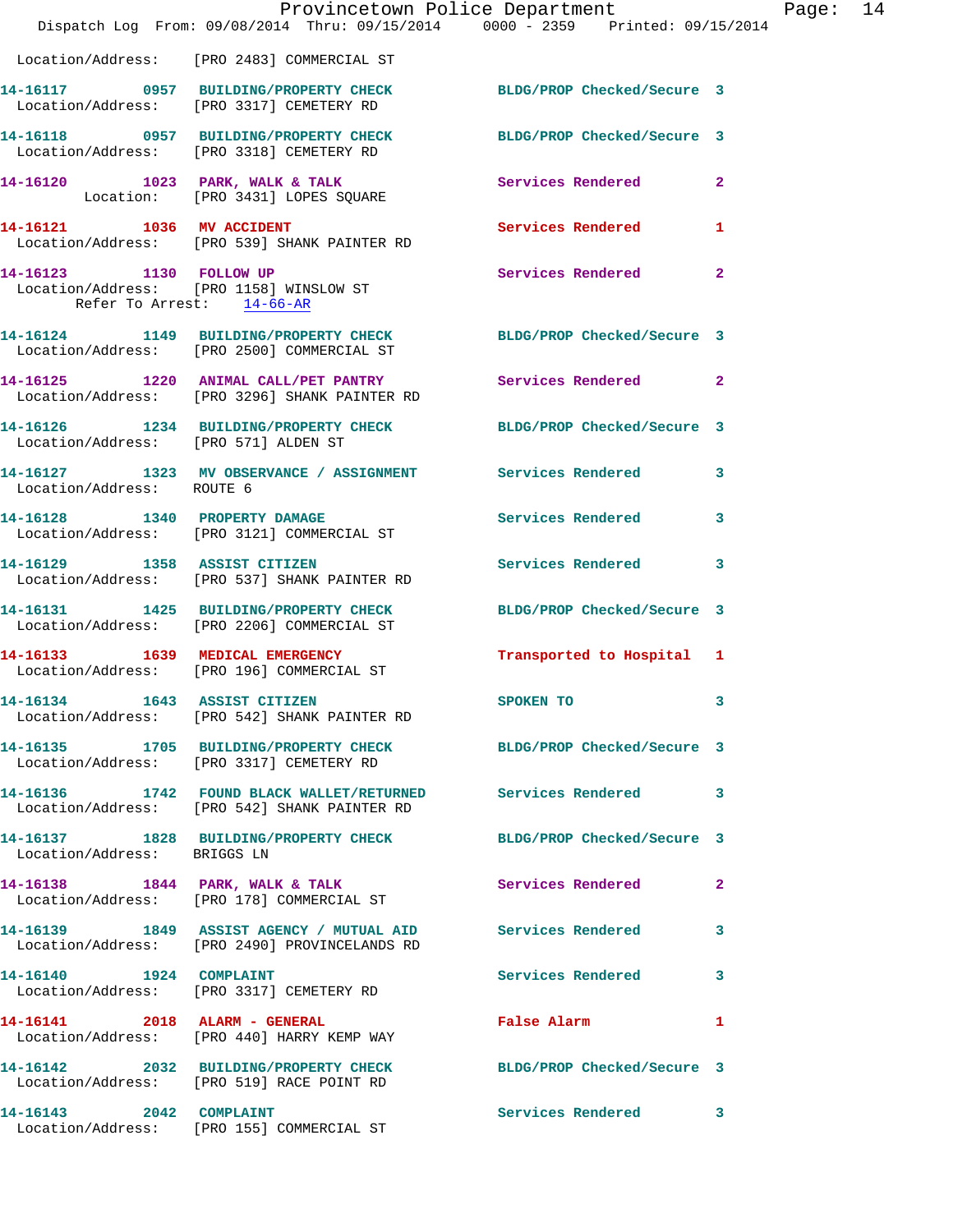Dispatch Log From: 09/08/2014 Thru: 09/15/2014 0000 - 2359 Printed: 09/15/2014

**14-16144 2043 BUILDING/PROPERTY CHECK BLDG/PROP Checked/Secure 3**  Location/Address: [PRO 306] COMMERCIAL ST **14-16147 2141 BUILDING/PROPERTY CHECK BLDG/PROP Checked/Secure 3**  Location/Address: [PRO 3287] ROUTE 6 **14-16148 2208 BY-LAW VIOLATION Services Rendered 2**  Location/Address: [PRO 1562] CONWELL ST **14-16149 2214 ALARM - FIRE False Alarm 1**  Location/Address: [PRO 80] CARVER ST **14-16150 2236 MV DISABLED Services Rendered 2**  Location/Address: OPPEN LN + BRADFORD ST EXT **14-16151 2315 MEDICAL EMERGENCY Services Rendered 1**  Location/Address: [PRO 399] COMMERCIAL ST **14-16153 2333 BUILDING/PROPERTY CHECK BLDG/PROP Checked/Secure 3**  Location/Address: [PRO 2577] BRADFORD ST **14-16154 2343 MV STOP VERBAL WARNING 3**  Location/Address: BRADFORD ST + WINSLOW ST **14-16155 2345 BUILDING/PROPERTY CHECK BLDG/PROP Checked/Secure 3**  Location/Address: [PRO 75] CAPTAIN BERTIE RD **14-16156 2354 BUILDING/PROPERTY CHECK BLDG/PROP Checked/Secure 3**  Location/Address: [PRO 2] ALDEN ST **14-16157 2359 MV OBSERVANCE / ASSIGNMENT Services Rendered 3**  Location/Address: BRADFORD ST + RYDER ST **For Date: 09/13/2014 - Saturday 14-16152 0000 LOBBY TRAFFIC Services Rendered 2 21**  Location/Address: [PRO 542] SHANK PAINTER RD **14-16158 0010 ALARM - FIRE Services Rendered 1**  Location/Address: [PRO 488] MAYFLOWER AVE

Location/Address: [PRO 519] RACE POINT RD

Location/Address: [PRO 2737] COMMERCIAL ST

Location/Address: [PRO 272] COMMERCIAL ST

Location/Address: [PRO 399] COMMERCIAL ST

Location/Address: COMMERCIAL ST

Location: [PRO 3431] LOPES SQUARE

Location/Address: [PRO 547] COMMERCIAL ST

Location/Address: [PRO 208] COMMERCIAL ST

Location/Address: [PRO 182] COMMERCIAL ST

**14-16159 0012 BUILDING/PROPERTY CHECK BLDG/PROP Checked/Secure 3 14-16160 0018 BAR CHECK Services Rendered 2 14-16161 0020 BAR CHECK Services Rendered 2**  14-16162 0022 BAR CHECK Services Rendered 2 **14-16163 0024 MV STOP VERBAL WARNING 3**  14-16164 0032 PARK, WALK & TALK Services Rendered 2 **14-16165 0035 PROPERTY DAMAGE Services Rendered 3 14-16166 0044 BAR CHECK Services Rendered 2 14-16167 0046 BUILDING/PROPERTY CHECK BLDG/PROP Checked/Secure 3 14-16168 0053 BAR CHECK Services Rendered 2**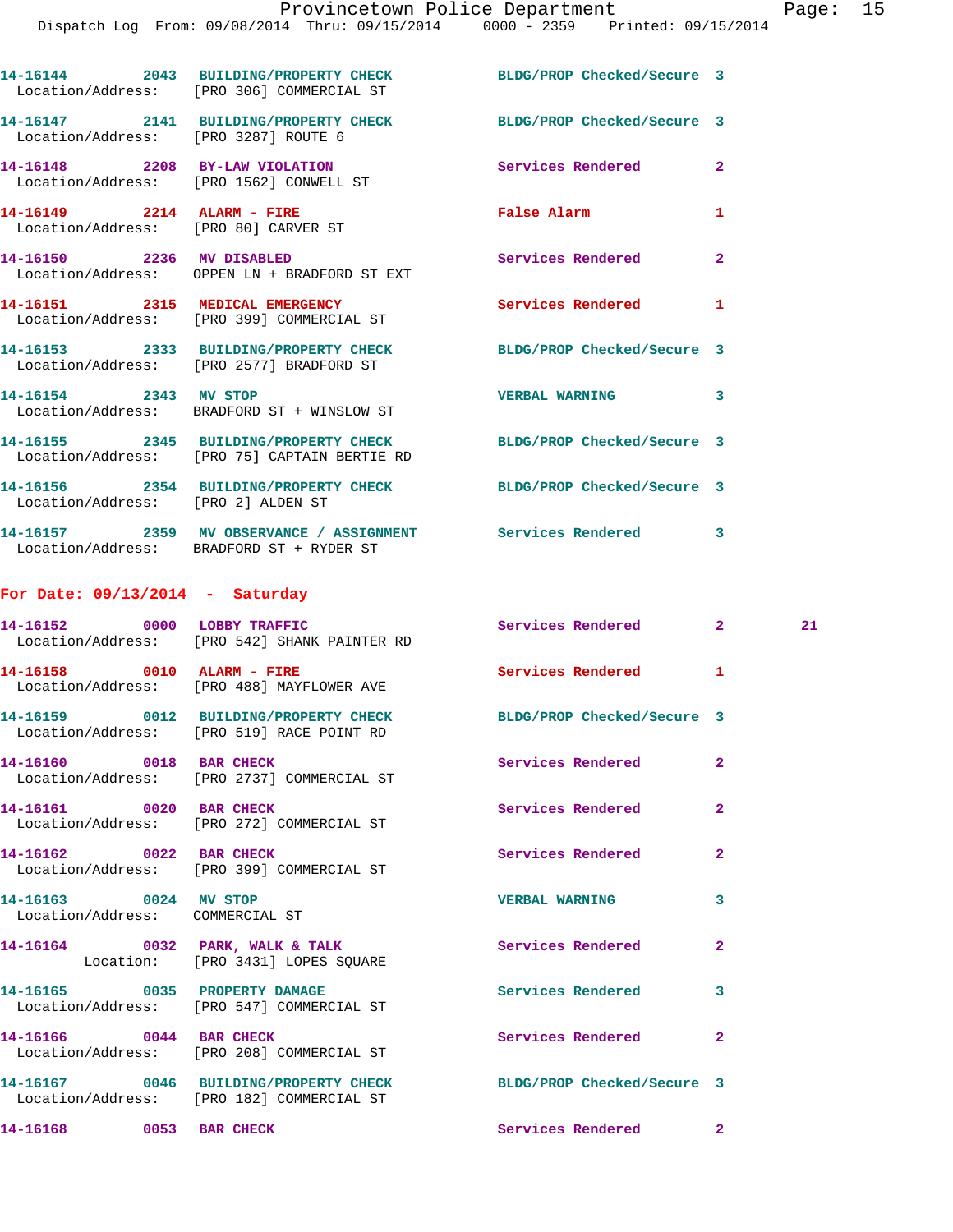|                                        | Provincetown Police Department<br>Dispatch Log From: 09/08/2014 Thru: 09/15/2014 0000 - 2359 Printed: 09/15/2014 |                            |                |
|----------------------------------------|------------------------------------------------------------------------------------------------------------------|----------------------------|----------------|
| Location/Address: [PRO 484] MASONIC PL |                                                                                                                  |                            |                |
|                                        | 14-16169 0100 MV STOP<br>Location/Address: BRADFORD ST + CONWELL ST                                              | <b>VERBAL WARNING</b>      | 3              |
|                                        | 14-16171 0126 BUILDING/PROPERTY CHECK<br>Location/Address: [PRO 3256] COMMERCIAL ST                              | BLDG/PROP Checked/Secure 3 |                |
|                                        | 14-16172   0132   BUILDING/PROPERTY CHECK<br>Location/Address: [PRO 175] COMMERCIAL ST                           | BLDG/PROP Checked/Secure 3 |                |
| 14-16173 0227 MV STOP                  | Location/Address: SHANK PAINTER RD + BRADFORD ST                                                                 | <b>VERBAL WARNING</b>      | 3              |
|                                        | 14-16174 0235 MV OBSERVANCE / ASSIGNMENT Services Rendered<br>Location/Address: [PRO 2577] BRADFORD ST           |                            | 3              |
| 14-16175 0255 MV STOP                  | Location/Address: [PRO 2558] BRADFORD ST                                                                         | <b>VERBAL WARNING</b>      | 3              |
| Location/Address: [OT] HARBOR DR       | 14-16176 0414 MEDICAL EMERGENCY                                                                                  | Transported to Hospital    | 1              |
|                                        | 14-16177 0516 BUILDING/PROPERTY CHECK<br>Location/Address: [PRO 3259] MACMILLAN WHARF                            | BLDG/PROP Checked/Secure 3 |                |
|                                        | 14-16179 0535 BUILDING/PROPERTY CHECK Services Rendered<br>Location/Address: [PRO 2490] PROVINCELANDS RD         |                            | 3              |
|                                        | 14-16178 0538 BUILDING/PROPERTY CHECK<br>Location/Address: [PRO 530] SHANK PAINTER RD                            | BLDG/PROP Checked/Secure 3 |                |
| Location/Address: [PRO 2521] ROUTE 6   | 14-16180 0600 MV OBSERVANCE / ASSIGNMENT Services Rendered                                                       |                            | 3              |
|                                        | 14-16182 0625 AIRCRAFT<br>Location/Address: [PRO 516] RACE POINT RD                                              | Services Rendered          | $\overline{2}$ |
|                                        | 14-16183 0753 FLIGHT COVERAGE<br>Location/Address: [PRO 516] RACE POINT RD                                       | Services Rendered          | $\mathbf{2}$   |
| 14-16184 0918 MEDICAL EMERGENCY        | Location/Address: [PRO 1104] SHIPS WAY RD                                                                        | Transported to Hospital    | 1              |
|                                        | 14-16185 1018 ASSIST CITIZEN<br>Location/Address: [PRO 327] COMMERCIAL ST                                        | No Action Required         | 3              |
|                                        | 14-16186    1022    FOLLOW UP<br>Location/Address: [PRO 1397] MONTELLO ST                                        | <b>FOLLOW UP</b>           | 2              |
| Location/Address: [PRO 3287] ROUTE 6   | 14-16187 1056 BUILDING/PROPERTY CHECK                                                                            | BLDG/PROP Checked/Secure 3 |                |
|                                        | 14-16188 1129 MV OBSERVANCE / ASSIGNMENT Services Rendered<br>Location/Address: [PRO 3430] COMMERCIAL ST         |                            | 3              |
|                                        | 14-16189 1219 MEDICAL EMERGENCY<br>Location/Address: [PRO 516] RACE POINT RD                                     | <b>PATIENT REFUSAL</b>     | 1              |
|                                        | 14-16190 1221 PARKING COMPLAINT / GENERAL SPOKEN TO<br>Location/Address: [PRO 208] COMMERCIAL ST                 |                            | 3              |
|                                        | 14-16191 1235 BUILDING/PROPERTY CHECK Services Rendered<br>Location/Address: [PRO 2206] COMMERCIAL ST            |                            | 3              |
|                                        | 14-16192 1405 BUILDING/PROPERTY CHECK<br>Location/Address: [PRO 3317] CEMETERY RD                                | BLDG/PROP Checked/Secure 3 |                |
|                                        | 14-16193 1406 BUILDING/PROPERTY CHECK<br>Location/Address: [PRO 3318] CEMETERY RD                                | BLDG/PROP Checked/Secure 3 |                |

Page: 16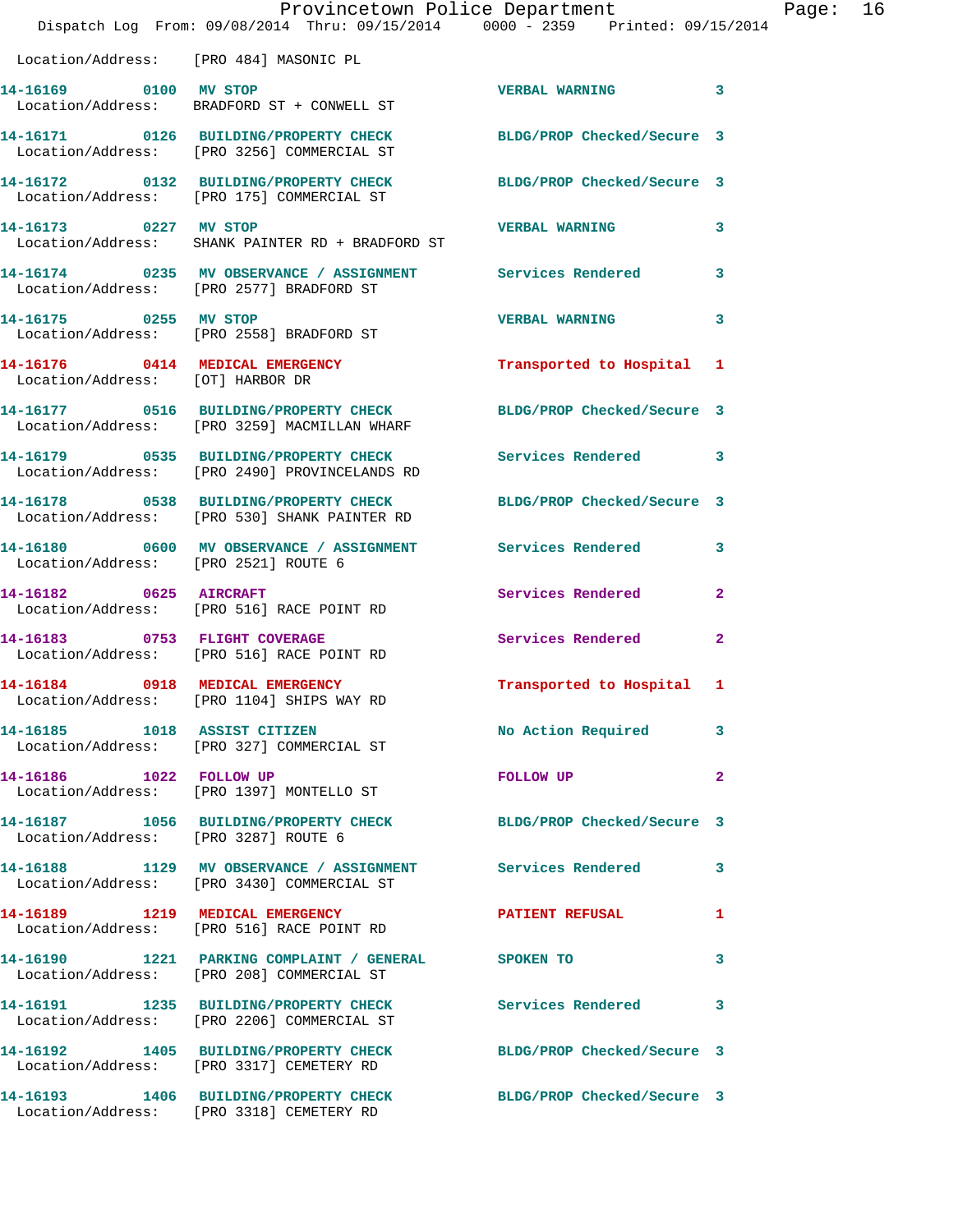|                                      | Dispatch Log From: 09/08/2014 Thru: 09/15/2014 0000 - 2359 Printed: 09/15/2014                                    | Provincetown Police Department Page: 17 |              |  |
|--------------------------------------|-------------------------------------------------------------------------------------------------------------------|-----------------------------------------|--------------|--|
|                                      | 14-16194 1406 PARK, WALK & TALK No Action Required 2<br>Location/Address: [PRO 3222] ALDEN ST                     |                                         |              |  |
|                                      | 14-16195 1447 PARKING COMPLAINT / GENERAL Services Rendered 3<br>Location/Address: [PRO 447] JEROME SMITH RD      |                                         |              |  |
|                                      | 14-16196 1530 LOST FEDEX ENVELOPE Services Rendered 3<br>Location/Address: [PRO 542] SHANK PAINTER RD             |                                         |              |  |
|                                      | 14-16198 1612 MEDICAL EMERGENCY PATIENT REFUSAL<br>Location/Address: [PRO 444] HIGH POLE HILL                     |                                         | 1            |  |
|                                      | 14-16197   1613   BUILDING/PROPERTY CHECK BLDG/PROP Checked/Secure 3<br>Location/Address: [PRO 489] MAYFLOWER AVE |                                         |              |  |
|                                      | 14-16199 1722 MV DISABLED<br>Location/Address: CONWELL ST + BRADFORD ST                                           | No Action Required 2                    |              |  |
|                                      | 14-16200 1741 MV COMPLAINT<br>Location/Address: [PRO 3259] MACMILLAN WHARF                                        | <b>SPOKEN TO</b>                        | $\mathbf{2}$ |  |
| Location/Address: COMMERCIAL ST      | 14-16201 1834 ANIMAL CALL                                                                                         | Services Rendered                       | $\mathbf{2}$ |  |
|                                      | 14-16202 1950 ASSIST CITIZEN<br>Location/Address: [PRO 526] RYDER ST EXT                                          | Services Rendered 3                     |              |  |
| Refer To Accident: 14-56-AC          | 14-16203 2024 MEDICAL EMERGENCY<br>Location/Address: [PRO 2277] BRADFORD ST                                       | Transported to Hospital 1               |              |  |
| 14-16204 2050 COMPLAINT              | Location/Address: COURT ST + BRADFORD ST                                                                          | SPOKEN TO                               | 3            |  |
|                                      | 14-16205 2155 NOISE COMPLAINT<br>Location/Address: [PRO 3222] ALDEN ST                                            | SPOKEN TO                               | 3            |  |
| Location/Address: COMMERCIAL ST      | 14-16206 2221 NOISE COMPLAINT                                                                                     | Could Not Locate                        | 3            |  |
|                                      | 14-16207 2225 DISTURBANCE<br>Location/Address: [PRO 208] COMMERCIAL ST                                            | Services Rendered 1                     |              |  |
| 14-16208 2259 MV DISABLED            | Location/Address: ROUTE 6 + SNAIL RD                                                                              | Services Rendered                       | $\mathbf{2}$ |  |
|                                      | 14-16209 2311 POWER OUTAGE<br>Location/Address: [PRO 2548] HOWLAND ST                                             | Services Rendered                       | -3           |  |
|                                      | 14-16210 2352 BUILDING/PROPERTY CHECK BLDG/PROP Checked/Secure 3<br>Location/Address: [PRO 2206] COMMERCIAL ST    |                                         |              |  |
| For Date: $09/14/2014$ - Sunday      |                                                                                                                   |                                         |              |  |
| Location/Address: [PRO 3287] ROUTE 6 | 14-16211 0006 BUILDING/PROPERTY CHECK BLDG/PROP Checked/Secure 3                                                  |                                         |              |  |
| Location/Address: [PRO 3112] RACE RD | 14-16213 0023 NOISE COMPLAINT                                                                                     | SPOKEN TO                               | 3            |  |
|                                      | 14-16214 0032 LOBBY TRAFFIC<br>Location/Address: [PRO 542] SHANK PAINTER RD                                       | Services Rendered                       | $\mathbf{2}$ |  |
|                                      | 14-16216 0124 PARK, WALK & TALK<br>Location/Address: [PRO 165] COMMERCIAL ST                                      | No Action Required                      | 2            |  |
| 14-16217 0142 FOUND SMALL PURSE      | Location/Address: [PRO 542] SHANK PAINTER RD                                                                      | <b>No Action Required</b>               | 3            |  |
|                                      |                                                                                                                   | No Action Required                      | 3            |  |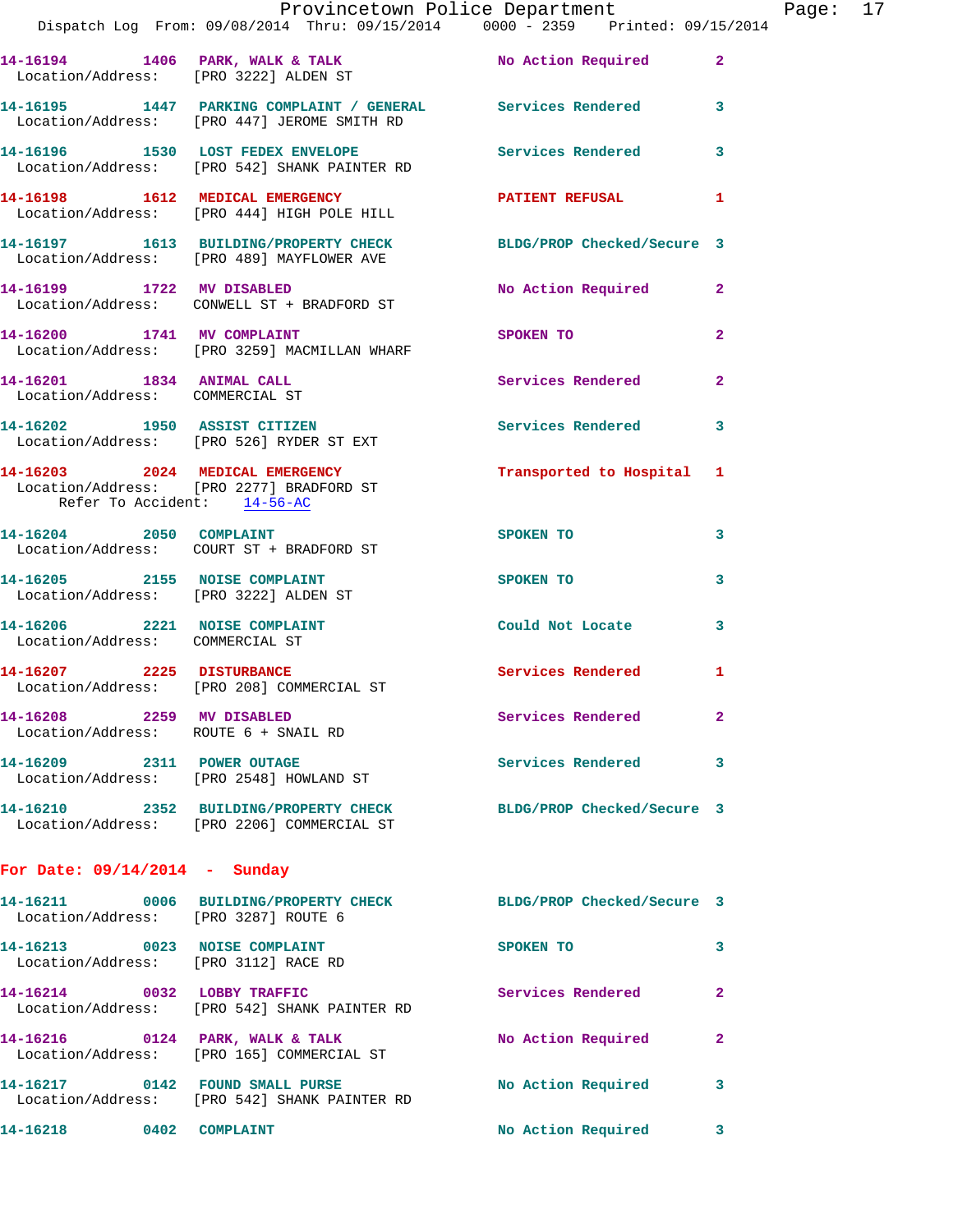|                                                               | Provincetown Police Department<br>Dispatch Log From: 09/08/2014 Thru: 09/15/2014 0000 - 2359 Printed: 09/15/2014                     |                            |                |
|---------------------------------------------------------------|--------------------------------------------------------------------------------------------------------------------------------------|----------------------------|----------------|
| Location/Address: COMMERCIAL ST                               |                                                                                                                                      |                            |                |
| Location/Address: [PRO 1646] WINSLOW ST                       | 14-16219 0546 BUILDING/PROPERTY CHECK BLDG/PROP Checked/Secure 3                                                                     |                            |                |
|                                                               | 14-16220 0554 BUILDING/PROPERTY CHECK BLDG/PROP Checked/Secure 3<br>Location/Address: [PRO 530] SHANK PAINTER RD                     |                            |                |
|                                                               | 14-16221 0615 BUILDING/PROPERTY CHECK BLDG/PROP Checked/Secure 3<br>Location/Address: [PRO 175] COMMERCIAL ST                        |                            |                |
|                                                               | 14-16222 0621 BUILDING/PROPERTY CHECK BLDG/PROP Checked/Secure 3<br>Location/Address: [PRO 182] COMMERCIAL ST                        |                            |                |
|                                                               | 14-16223 0718 LOST IPHONE<br>Location/Address: [PRO 154] COMMERCIAL ST                                                               | <b>Services Rendered</b>   | 3              |
| 14-16225 0729 MV STOP<br>Location/Address: COMMERCIAL ST      |                                                                                                                                      | <b>VERBAL WARNING</b>      | 3              |
|                                                               | 14-16226 0751 BUILDING/PROPERTY CHECK<br>Location/Address: [PRO 2206] COMMERCIAL ST                                                  | BLDG/PROP Checked/Secure 3 |                |
|                                                               | 14-16227 0754 SERVICE CALL<br>Location/Address: [PRO 516] RACE POINT RD                                                              | <b>Services Rendered</b>   | 3              |
| 14-16228 0811 MV STOP                                         | Location/Address: BRADFORD ST + STANDISH ST                                                                                          | <b>VERBAL WARNING</b>      | 3              |
|                                                               | 14-16229 0817 BUILDING/PROPERTY CHECK BLDG/PROP Checked/Secure 3<br>Location/Address: [PRO 519] RACE POINT RD                        |                            |                |
|                                                               | 14-16230 0827 AIRCRAFT/FLIGHT COV<br>Location/Address: [PRO 516] RACE POINT RD                                                       | <b>Services Rendered</b>   | $\overline{2}$ |
|                                                               | 14-16231 0835 BUILDING/PROPERTY CHECK<br>Location/Address: [PRO 2494] BRADFORD ST                                                    | BLDG/PROP Checked/Secure 3 |                |
|                                                               | 14-16232 0847 MEDICAL EMERGENCY/EVAL Services Rendered<br>Location/Address: [PRO 542] SHANK PAINTER RD<br>Refer To $P/C$ : 14-235-AR |                            | $\mathbf{1}$   |
| Location/Address: [PRO 2513] ROUTE 6                          | 14-16233 6855 MV OBSERVANCE / ASSIGNMENT Services Rendered                                                                           |                            | 3              |
|                                                               | 14-16234 0907 PARK, WALK & TALK<br>Location/Address: [PRO 175] COMMERCIAL ST                                                         | Services Rendered          | $\mathbf{2}$   |
|                                                               | 14-16235 0915 MEDICAL EMERGENCY<br>Location/Address: [PRO 146] COMMERCIAL ST                                                         | Transported to Hospital    | 1              |
| Location/Address: CENTER ST                                   | 14-16236 0926 ALARM / CARBON MONOXIDE                                                                                                | <b>Services Rendered</b>   | 1              |
| 14-16237 0950 MV STOP<br>Location/Address: [PRO 2521] ROUTE 6 |                                                                                                                                      | <b>VERBAL WARNING</b>      | 3              |
| 14-16238 1014 MV HIT & RUN                                    | Location/Address: BRADFORD ST + RYDER ST                                                                                             | <b>Services Rendered</b>   | $\mathbf{2}$   |
| 14-16239 1017 MV STOP                                         | Location/Address: [PRO 43] BRADFORD ST                                                                                               | <b>VERBAL WARNING</b>      | 3              |
|                                                               | 14-16240 1025 MV OBSERVANCE / ASSIGNMENT Services Rendered<br>Location/Address: [PRO 1257] COMMERCIAL ST                             |                            | 3              |
|                                                               | 14-16246 1118 FOLLOW UP<br>Location/Address: [PRO 542] SHANK PAINTER RD<br>Refer To $P/C$ : 14-235-AR                                | <b>Services Rendered</b>   | 2              |
| 14-16241 1136 PARK, WALK & TALK                               |                                                                                                                                      | Services Rendered          | $\mathbf{2}$   |

Page:  $18$ <br> $14$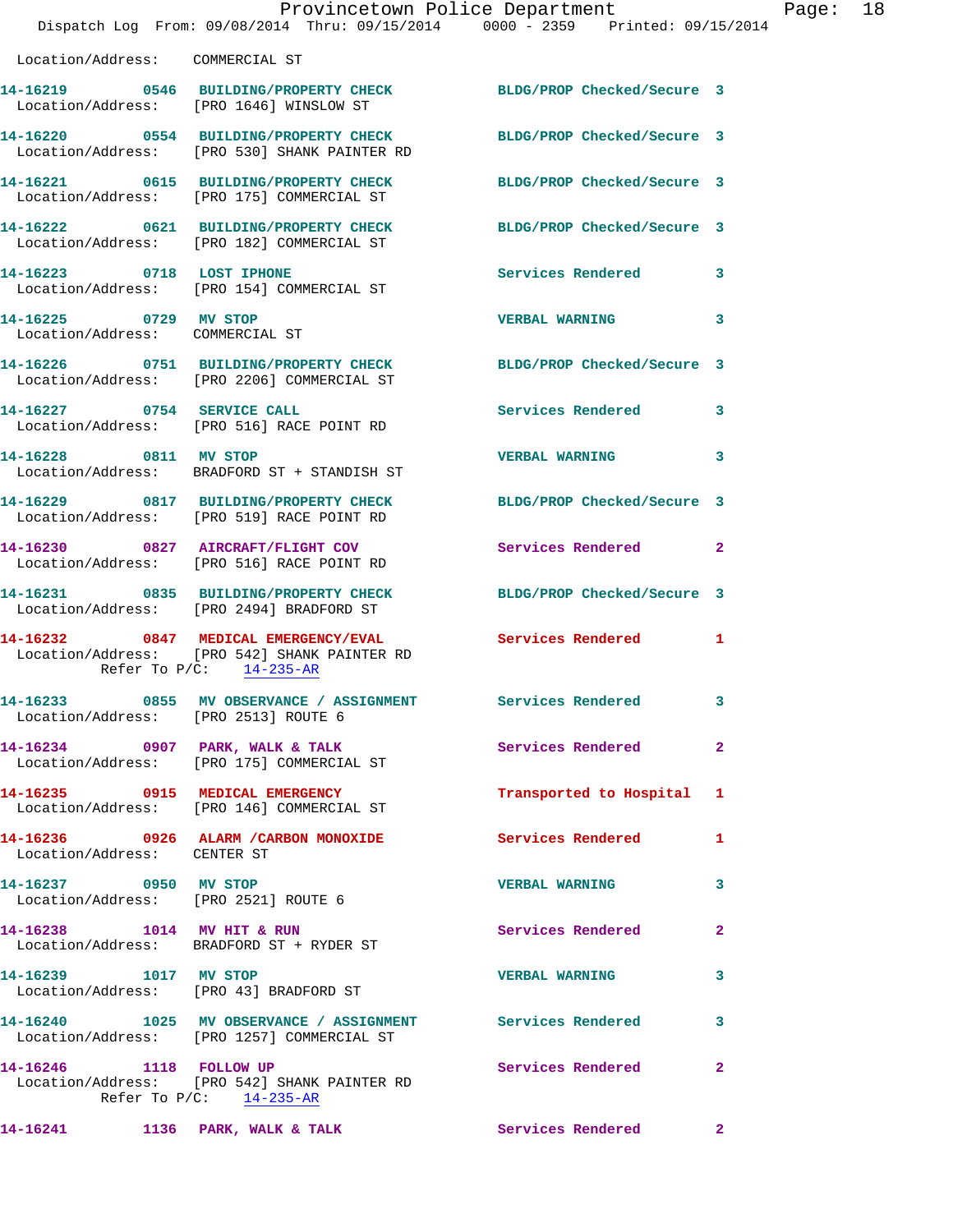|                                                                    | Provincetown Police Department Page: 19<br>Dispatch Log From: 09/08/2014 Thru: 09/15/2014 0000 - 2359 Printed: 09/15/2014 |                            |                |
|--------------------------------------------------------------------|---------------------------------------------------------------------------------------------------------------------------|----------------------------|----------------|
|                                                                    | Location/Address: [PRO 105] COMMERCIAL ST                                                                                 |                            |                |
|                                                                    | 14-16242 1146 KEEP THE PEACE<br>Location/Address: [PRO 1894] WINSLOW ST                                                   | Services Rendered 2        |                |
|                                                                    | 14-16243 1205 ALARM - GENERAL BLDG/PROP Checked/Secure 1<br>Location/Address: [PRO 3791] BAYBERRY AVE                     |                            |                |
|                                                                    | 14-16244 1230 MEDICAL EMERGENCY<br>Location/Address: [PRO 3259] MACMILLAN WHARF                                           | Transported to Hospital 1  |                |
|                                                                    | 14-16245 1242 PARKING COMPLAINT / GENERAL Citation/Warning Issued 3<br>Location/Address: [PRO 2038] CENTER ST             |                            |                |
|                                                                    | 14-16247 1413 ALARM/SMOKE<br>Location/Address: [PRO 3670] SHANK PAINTER RD                                                | Services Rendered 1        |                |
|                                                                    | 14-16248 1418 BUILDING/PROPERTY CHECK BLDG/PROP Checked/Secure 3<br>Location/Address: COMMERCIAL ST                       |                            |                |
| Refer To $P/C:$ 14-236-AR                                          | 14-16249 1452 MEDICAL EMERGENCY<br>Location/Address: [PRO 2391] BRADFORD ST                                               | Arrest(s) Made             | $\mathbf{1}$   |
|                                                                    | 14-16251 1639 PARK, WALK & TALK Services Rendered 2<br>Location/Address: [PRO 105] COMMERCIAL ST                          |                            |                |
|                                                                    | 14-16252 1712 ALARM - FIRE<br>Location/Address: [PRO 1886] BRADFORD ST                                                    | <b>Services Rendered</b>   | $\mathbf{1}$   |
|                                                                    | 14-16253 1718 BUILDING/PROPERTY CHECK BLDG/PROP Checked/Secure 3<br>Location/Address: [PRO 3318] CEMETERY RD              |                            |                |
|                                                                    | 14-16255 1728 DISORDERLY<br>Location/Address: [PRO 2520] PRINCE ST                                                        | SPOKEN TO                  | $\mathbf{2}$   |
|                                                                    | 14-16256 1733 ALARM - GENERAL<br>Location/Address: [PRO 285] COMMERCIAL ST                                                | False Alarm                | $\mathbf{1}$   |
|                                                                    | 14-16257              1752    ALARM - GENERAL<br>Location/Address:     [PRO 285] COMMERCIAL ST                            | No Action Required 1       |                |
|                                                                    | 14-16258 1819 BUILDING/PROPERTY CHECK<br>Location/Address: [PRO 440] HARRY KEMP WAY                                       | BLDG/PROP Checked/Secure 3 |                |
|                                                                    | 14-16259 1820 B & E BURGLARY<br>Location/Address: [PRO 711] BRADFORD ST                                                   | Services Rendered          | $\overline{2}$ |
| 14-16260 1823 ANIMAL CALL<br>Location/Address: RYDER ST            |                                                                                                                           | No Action Required         | $\mathbf{2}$   |
| 14-16261 1827 FOLLOW UP<br>Location/Address: CENTER ST             |                                                                                                                           | No Action Required         | $\mathbf{2}$   |
| 14-16263 1848 FOLLOW UP<br>Location/Address: [PRO 711] BRADFORD ST |                                                                                                                           | No Action Required         | $\overline{2}$ |
|                                                                    | 14-16264 1854 SUSPICIOUS ACTIVITY<br>Location/Address: [PRO 105] COMMERCIAL ST                                            | SPOKEN TO                  | $\mathbf{2}$   |
| 14-16265 1940 SERVICE CALL<br>Location/Address: CONWELL ST         |                                                                                                                           | Services Rendered          | 3              |
|                                                                    | 14-16266 2017 BUILDING/PROPERTY CHECK<br>Location/Address: [PRO 530] SHANK PAINTER RD                                     | BLDG/PROP Checked/Secure 3 |                |
|                                                                    | 14-16267 2023 MEDICAL EMERGENCY<br>Location/Address: [PRO 356] COMMERCIAL ST                                              | Transported to Hospital 1  |                |
|                                                                    | 14-16270 2122 SUSPICIOUS ACTIVITY<br>Location/Address: [PRO 632] COMMERCIAL ST                                            | Unfounded                  | 2              |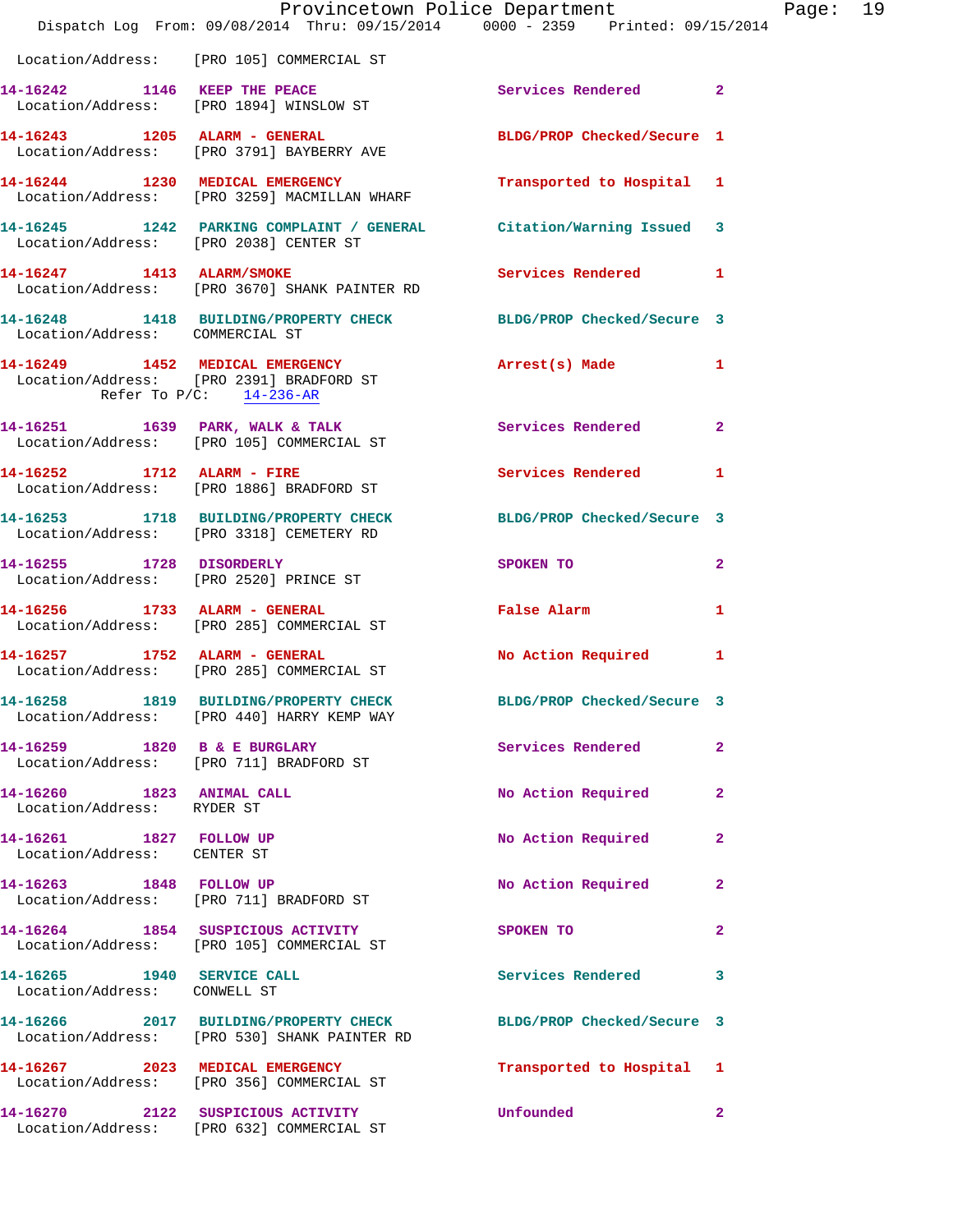|                                        | 14-16269 2123 BUILDING/PROPERTY CHECK<br>Location/Address: [PRO 16] MAYFLOWER AVE                                 | BLDG/PROP Checked/Secure 3 |                          |
|----------------------------------------|-------------------------------------------------------------------------------------------------------------------|----------------------------|--------------------------|
|                                        | 14-16271 2140 MEDICAL EMERGENCY<br>Location/Address: [PRO 302] COMMERCIAL ST                                      | Transported to Hospital 1  |                          |
|                                        | 14-16272 2214 BUILDING/PROPERTY CHECK<br>Location/Address: [PRO 519] RACE POINT RD                                | BLDG/PROP Checked/Secure 3 |                          |
|                                        | 14-16273 2223 BUILDING/PROPERTY CHECK<br>Location/Address: [PRO 2898] JEROME SMITH RD                             | BLDG/PROP Checked/Secure 3 |                          |
|                                        | 14-16275 2330 BUILDING/PROPERTY CHECK<br>Location/Address: [PRO 444] HIGH POLE HILL                               | BLDG/PROP Checked/Secure 3 |                          |
|                                        | 14-16276 2342 MEDICAL EMERGENCY<br>Location/Address: [PRO 792] COMMERCIAL ST                                      | Transported to Hospital 1  |                          |
|                                        | 14-16277 2348 BUILDING/PROPERTY CHECK BLDG/PROP Checked/Secure 3<br>Location/Address: [PRO 1778] SHANK PAINTER RD |                            |                          |
|                                        | 14-16278 2356 MV STOP<br>Location/Address: ROUTE 6 + SHANK PAINTER RD                                             | <b>VERBAL WARNING</b>      | 3                        |
| For Date: $09/15/2014$ - Monday        |                                                                                                                   |                            |                          |
|                                        | 14-16279 0014 MV STOP<br>Location/Address: [PRO 253] COMMERCIAL ST                                                | <b>VERBAL WARNING</b>      | $\overline{\phantom{a}}$ |
| 14-16280 0125 LOBBY TRAFFIC            | Location/Address: [PRO 542] SHANK PAINTER RD                                                                      | Services Rendered 2        |                          |
|                                        | 14-16281 0128 BUILDING/PROPERTY CHECK<br>Location/Address: [PRO 519] RACE POINT RD                                | BLDG/PROP Checked/Secure 3 |                          |
|                                        | 14-16282 0253 BUILDING/PROPERTY CHECK<br>Location/Address: [PRO 447] JEROME SMITH RD                              | BLDG/PROP Checked/Secure 3 |                          |
|                                        | 14-16283 0315 BUILDING/PROPERTY CHECK<br>Location/Address: [PRO 516] RACE POINT RD                                | BLDG/PROP Checked/Secure 3 |                          |
|                                        | 14-16284 0423 BUILDING/PROPERTY CHECK<br>Location/Address: [PRO 595] BRADFORD ST                                  | BLDG/PROP Checked/Secure 3 |                          |
| 14-16285 0500 MV STOP                  | Location/Address: HARBOUR DR + COMMERCIAL ST                                                                      | <b>VERBAL WARNING</b>      | 3                        |
|                                        | 14-16286 0501 BUILDING/PROPERTY CHECK<br>Location/Address: [PRO 1638] COMMERCIAL ST                               | BLDG/PROP Checked/Secure 3 |                          |
|                                        | 14-16287 0516 BUILDING/PROPERTY CHECK<br>Location/Address: [PRO 545] SHANK PAINTER RD                             | BLDG/PROP Checked/Secure 3 |                          |
| Location/Address: ROUTE 6              | 14-16288 0533 MV OBSERVANCE / ASSIGNMENT Services Rendered 3                                                      |                            |                          |
|                                        | 14-16289 0606 MV OBSERVANCE / ASSIGNMENT Services Rendered<br>Location/Address: [PRO 530] SHANK PAINTER RD        |                            | 3                        |
| Location/Address: [PRO 16] BRADFORD ST | 14-16290 0608 BUILDING/PROPERTY CHECK BLDG/PROP Checked/Secure 3                                                  |                            |                          |
| Location/Address: [PRO 2513] ROUTE 6   | 14-16291 0744 LOOSE DOG/REUNITED W/ OWNER Services Rendered                                                       |                            | $\mathbf{2}$             |
| 14-16292 0756 SERVICE CALL             | Location/Address: [PRO 569] WINSLOW ST                                                                            | <b>Services Rendered</b>   | 3                        |
| 14-16293 0822 ASSIST CITIZEN           |                                                                                                                   | Services Rendered          | 3                        |
|                                        |                                                                                                                   |                            |                          |